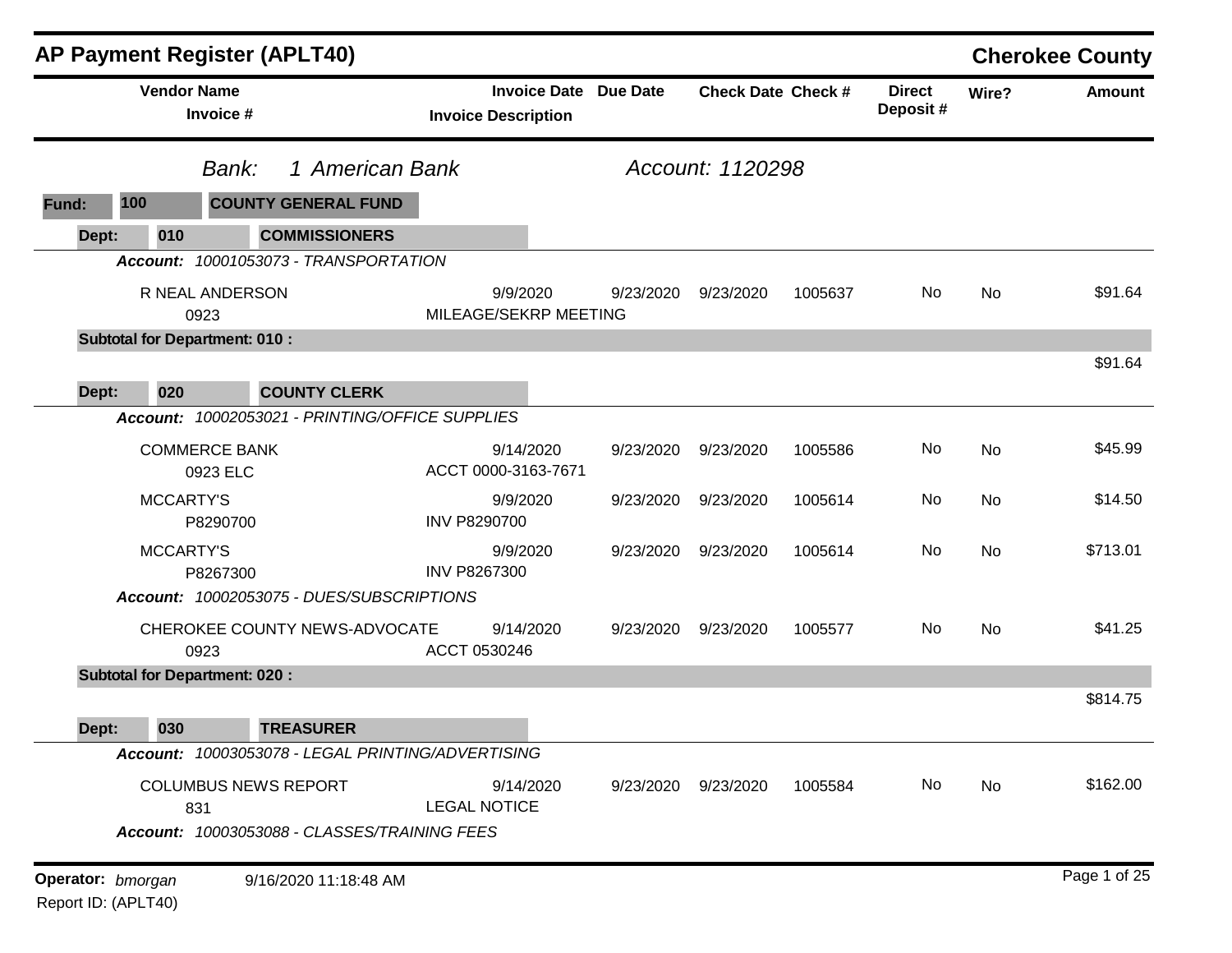| <b>AP Payment Register (APLT40)</b>                                                |                                                            |           |                           |         |                           |           | <b>Cherokee County</b> |
|------------------------------------------------------------------------------------|------------------------------------------------------------|-----------|---------------------------|---------|---------------------------|-----------|------------------------|
| <b>Vendor Name</b><br>Invoice #                                                    | <b>Invoice Date Due Date</b><br><b>Invoice Description</b> |           | <b>Check Date Check #</b> |         | <b>Direct</b><br>Deposit# | Wire?     | <b>Amount</b>          |
| <b>COMMERCE BANK</b><br>0923 TR1                                                   | 9/14/2020<br>ACCT 0001-2336-7666                           | 9/23/2020 | 9/23/2020                 | 1005587 | No                        | <b>No</b> | \$251.75               |
| <b>COMMERCE BANK</b><br>0923 TR                                                    | 9/14/2020<br>ACCT 0001-2336-7658                           | 9/23/2020 | 9/23/2020                 | 1005587 | No                        | <b>No</b> | \$124.06               |
| <b>Subtotal for Department: 030:</b>                                               |                                                            |           |                           |         |                           |           |                        |
|                                                                                    |                                                            |           |                           |         |                           |           | \$537.81               |
| 040<br><b>ATTORNEY</b><br>Dept:<br>Account: 10004053021 - PRINTING/OFFICE SUPPLIES |                                                            |           |                           |         |                           |           |                        |
| <b>COMMERCE BANK</b><br>0923 AT2<br>Account: 10004053030 - GASOLINE                | 9/14/2020<br>ACCT 0001-4104-5690                           | 9/23/2020 | 9/23/2020                 | 1005586 | No                        | <b>No</b> | \$100.10               |
| <b>COMMERCE BANK</b><br>0923 AT                                                    | 9/14/2020<br>ACCT 0000-0198-5126                           | 9/23/2020 | 9/23/2020                 | 1005586 | No.                       | No        | \$37.98                |
| JAY HATFIELD CHEVROLET<br>10636                                                    | 9/14/2020<br><b>INV 10636</b>                              | 9/23/2020 | 9/23/2020                 | 1005606 | No                        | No        | \$18.78                |
| <b>COMMERCE BANK</b><br>0923 AT1                                                   | 9/14/2020<br>ACCT 0000-3278-5388                           | 9/23/2020 | 9/23/2020                 | 1005586 | No                        | <b>No</b> | \$90.47                |
| Account: 10004053074 - TELEPHONE BILLS                                             |                                                            |           |                           |         |                           |           |                        |
| <b>VERIZON WIRELESS</b><br>9856950199 911                                          | 9/14/2020<br>INV 9856950199                                | 9/23/2020 | 9/23/2020                 | 1005654 | No.                       | No        | \$80.02                |
| Account: 10004053089 - OTHER CONTRACTUAL                                           |                                                            |           |                           |         |                           |           |                        |
| THOMSON REUTERS - WEST<br>0923                                                     | 9/14/2020<br>INV 842911269                                 | 9/23/2020 | 9/23/2020                 | 1005649 | No                        | No        | \$292.95               |
| <b>Subtotal for Department: 040:</b>                                               |                                                            |           |                           |         |                           |           | \$620.30               |
| 060<br><b>SHERIFF &amp; JAIL</b><br>Dept:                                          |                                                            |           |                           |         |                           |           |                        |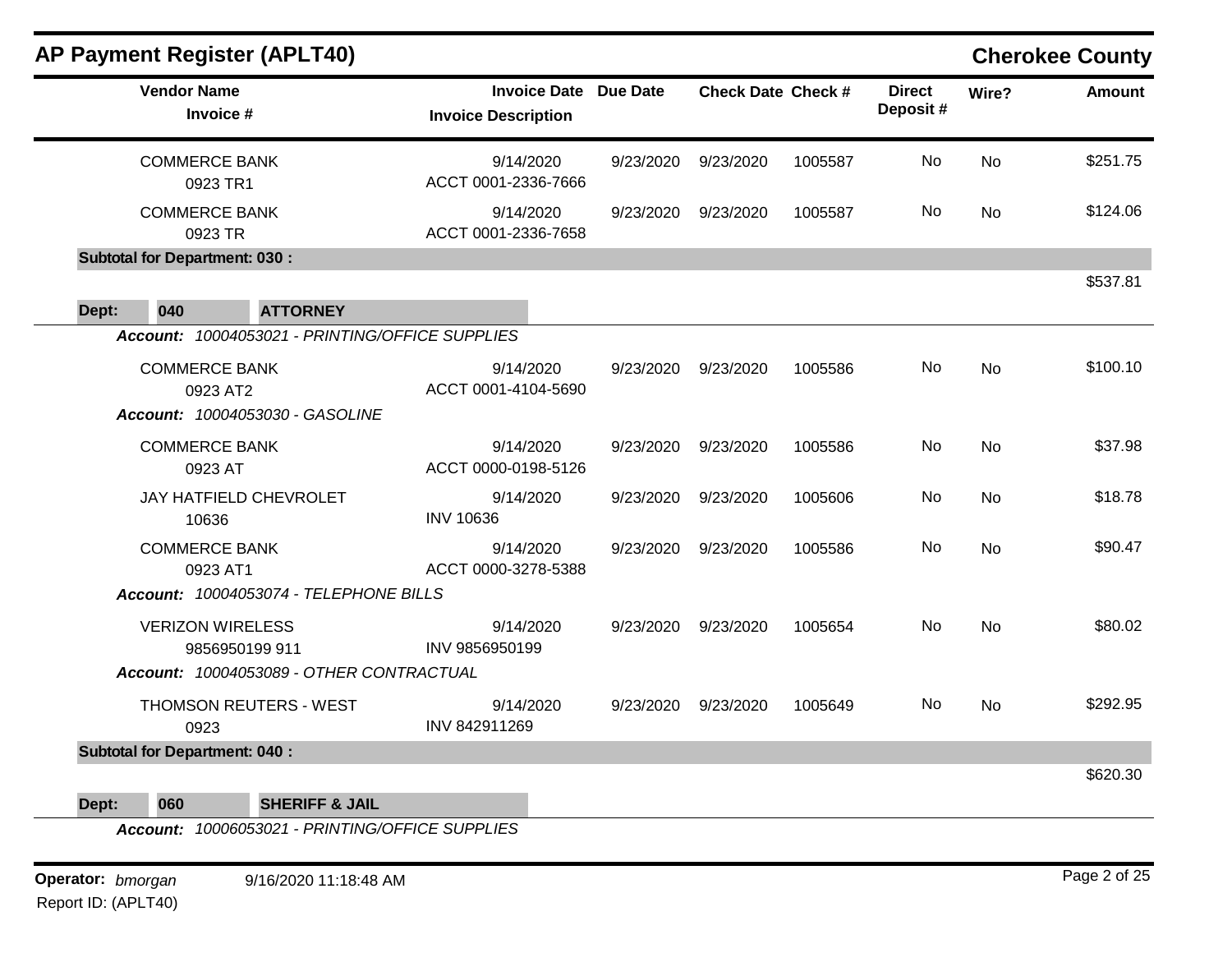| <b>AP Payment Register (APLT40)</b>                  |                                                            |           |                           |         |                           |           | <b>Cherokee County</b> |
|------------------------------------------------------|------------------------------------------------------------|-----------|---------------------------|---------|---------------------------|-----------|------------------------|
| <b>Vendor Name</b><br>Invoice #                      | <b>Invoice Date Due Date</b><br><b>Invoice Description</b> |           | <b>Check Date Check #</b> |         | <b>Direct</b><br>Deposit# | Wire?     | <b>Amount</b>          |
| <b>QUILL CORPORATION</b><br>9778446                  | 9/9/2020<br><b>INV 9778446</b>                             |           | 9/23/2020 9/23/2020       | 1005636 | No.                       | <b>No</b> | \$18.33                |
| <b>QUILL CORPORATION</b><br>9799334                  | 9/9/2020<br><b>INV 9799334</b>                             |           | 9/23/2020 9/23/2020       | 1005636 | No.                       | No        | \$7.48                 |
| QUILL CORPORATION<br>9815498                         | 9/9/2020<br><b>INV 9815498</b>                             | 9/23/2020 | 9/23/2020                 | 1005636 | No.                       | <b>No</b> | \$27.00                |
| KANSAS SECRETARY OF STATE<br>0923                    | 9/14/2020<br>NOTARY PUBLIC                                 |           | 9/23/2020 9/23/2020       | 1005611 | No.                       | <b>No</b> | \$25.00                |
| ETTINGER'S OFFICE SUPPLY<br>5316660                  | 9/9/2020<br><b>INV 5316660</b>                             | 9/23/2020 | 9/23/2020                 | 1005596 | No                        | No        | \$863.01               |
| <b>COMMERCE BANK</b><br>0923 SH                      | 9/14/2020<br>ACCT 0000-0198-5019                           | 9/23/2020 | 9/23/2020                 | 1005586 | No                        | No        | \$827.79               |
| QUILL CORPORATION<br>9755984                         | 9/9/2020<br><b>INV 9755984</b>                             | 9/23/2020 | 9/23/2020                 | 1005636 | No                        | No        | \$31.61                |
| FOUR STATE PRINTING<br>10962                         | 9/14/2020<br><b>INV 10962</b>                              | 9/23/2020 | 9/23/2020                 | 1005601 | No                        | No        | \$88.40                |
| <b>QUILL CORPORATION</b><br>10008557                 | 9/14/2020<br>INV 10008557                                  | 9/23/2020 | 9/23/2020                 | 1005636 | No                        | <b>No</b> | \$42.85                |
| QUILL CORPORATION<br>9777283                         | 9/9/2020<br><b>INV 9777283</b>                             | 9/23/2020 | 9/23/2020                 | 1005636 | No                        | No        | \$895.58               |
| <b>QUILL CORPORATION</b><br>10014393                 | 9/14/2020<br>INV 10014393                                  | 9/23/2020 | 9/23/2020                 | 1005636 | No.                       | No        | \$26.97                |
| <b>FOUR STATE PRINTING</b><br>10961                  | 9/14/2020<br><b>INV 10961</b>                              |           | 9/23/2020 9/23/2020       | 1005601 | No                        | No        | \$77.10                |
| Account: 10006053022 - EMPLOYEE UNIFORMS/ACCESSORIES |                                                            |           |                           |         |                           |           |                        |
| AXON ENTERPRISE, INC.<br>SI1679147                   | 9/14/2020<br><b>INV SI1679147</b>                          | 9/23/2020 | 9/23/2020                 | 1005571 | No                        | No        | \$2,989.75             |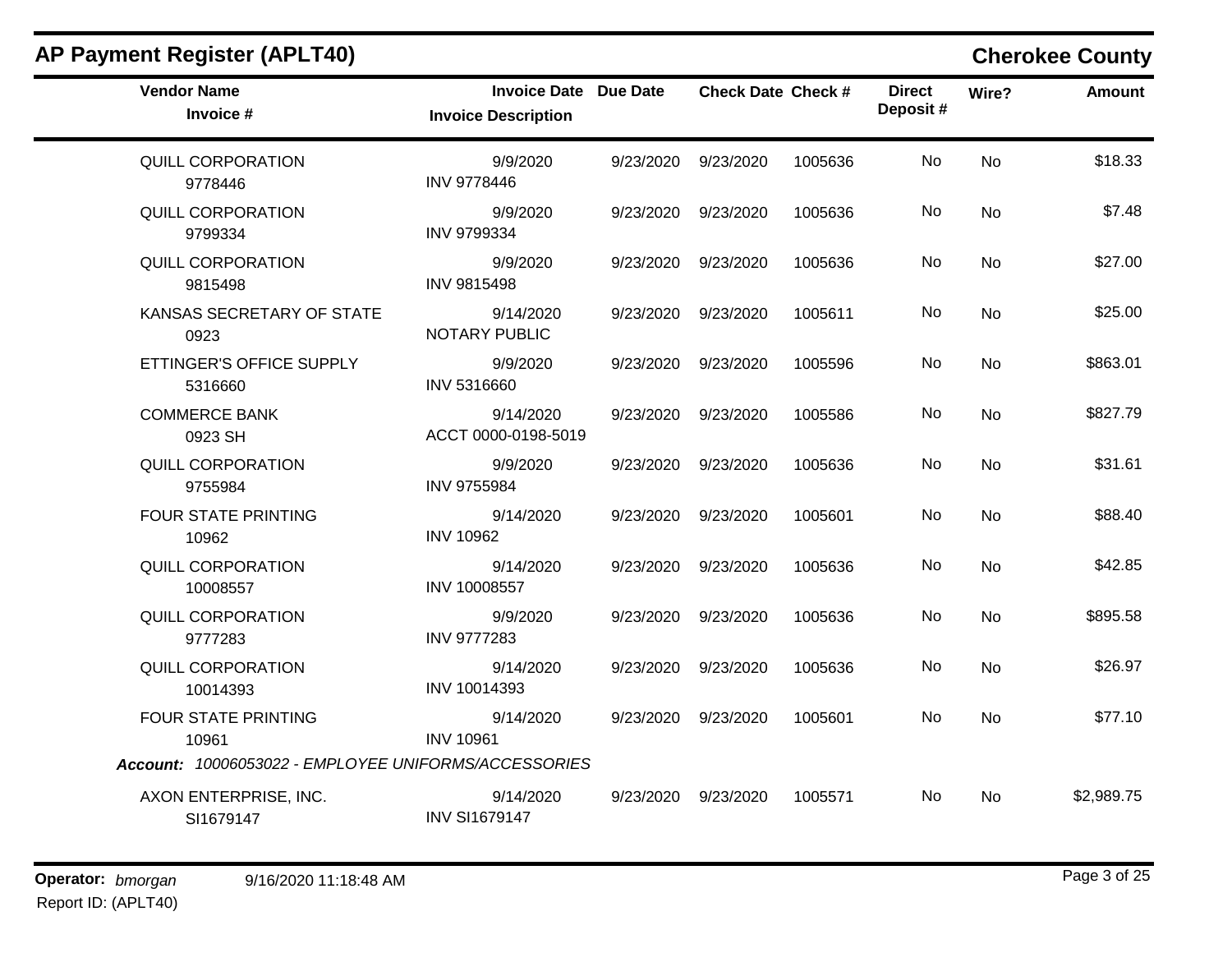| <b>AP Payment Register (APLT40)</b>          |                                                            |           |                           |         |                           |                | <b>Cherokee County</b> |
|----------------------------------------------|------------------------------------------------------------|-----------|---------------------------|---------|---------------------------|----------------|------------------------|
| <b>Vendor Name</b><br>Invoice #              | <b>Invoice Date Due Date</b><br><b>Invoice Description</b> |           | <b>Check Date Check #</b> |         | <b>Direct</b><br>Deposit# | Wire?          | <b>Amount</b>          |
| <b>COMMERCE BANK</b><br>0923 SH5             | 9/14/2020<br>ACCT 0000-0268-3076                           | 9/23/2020 | 9/23/2020                 | 1005587 | No                        | <b>No</b>      | \$337.68               |
| NEWEGG BUSINESS, INC<br>1302936125           | 9/14/2020<br>INV 1302936125                                |           | 9/23/2020 9/23/2020       | 1005626 | No                        | No             | \$237.98               |
| AXON ENTERPRISE, INC.<br>SI1680255           | 9/14/2020<br><b>INV SI1680255</b>                          | 9/23/2020 | 9/23/2020                 | 1005571 | No                        | <b>No</b>      | \$22.00                |
| AXON ENTERPRISE, INC.<br>SI1679773           | 9/14/2020<br><b>INV SI1679773</b>                          |           | 9/23/2020 9/23/2020       | 1005571 | No.                       | No             | \$85.70                |
| <b>COMMERCE BANK</b><br>0923 SH3             | 9/14/2020<br>ACCT 0000-0188-4600                           | 9/23/2020 | 9/23/2020                 | 1005587 | No.                       | No             | \$71.52                |
| Account: 10006053025 - PARTS/VEHICLE REPAIRS |                                                            |           |                           |         |                           |                |                        |
| NATALINIS AUTOMOTIVE<br>748074               | 9/14/2020<br><b>INV 748074</b>                             |           | 9/23/2020 9/23/2020       | 1005623 | No                        | <b>No</b>      | \$26.90                |
| NATALINIS AUTOMOTIVE<br>747375               | 9/9/2020<br><b>INV 747375</b>                              | 9/23/2020 | 9/23/2020                 | 1005623 | No.                       | <b>No</b>      | \$54.63                |
| <b>COMMERCE BANK</b><br>0923 SH4             | 9/14/2020<br>ACCT 0000-0198-5001                           | 9/23/2020 | 9/23/2020                 | 1005587 | No.                       | No             | \$91.98                |
| Account: 10006053028 - COMPUTER SUPPLIES     |                                                            |           |                           |         |                           |                |                        |
| <b>COMMERCE BANK</b><br>0923 SH4             | 9/14/2020<br>ACCT 0000-0198-5001                           |           | 9/23/2020 9/23/2020       | 1005587 | No                        | <b>No</b>      | \$322.92               |
| <b>Account: 10006053030 - GASOLINE</b>       |                                                            |           |                           |         |                           |                |                        |
| <b>COMMERCE BANK</b><br>0923 SH              | 9/14/2020<br>ACCT 0000-0198-5019                           | 9/23/2020 | 9/23/2020                 | 1005586 | No.                       | <b>No</b>      | \$114.60               |
| JIM WOODS MARKETING INC<br>0039396           | 9/9/2020<br>INV 0039396                                    | 9/23/2020 | 9/23/2020                 | 1005607 | No.                       | No             | \$6,496.66             |
| JIM WOODS MARKETING INC<br>0039567           | 9/10/2020<br><b>INV 0039567</b>                            | 9/23/2020 | 9/23/2020                 | 1005607 | No.                       | N <sub>o</sub> | \$13,026.54            |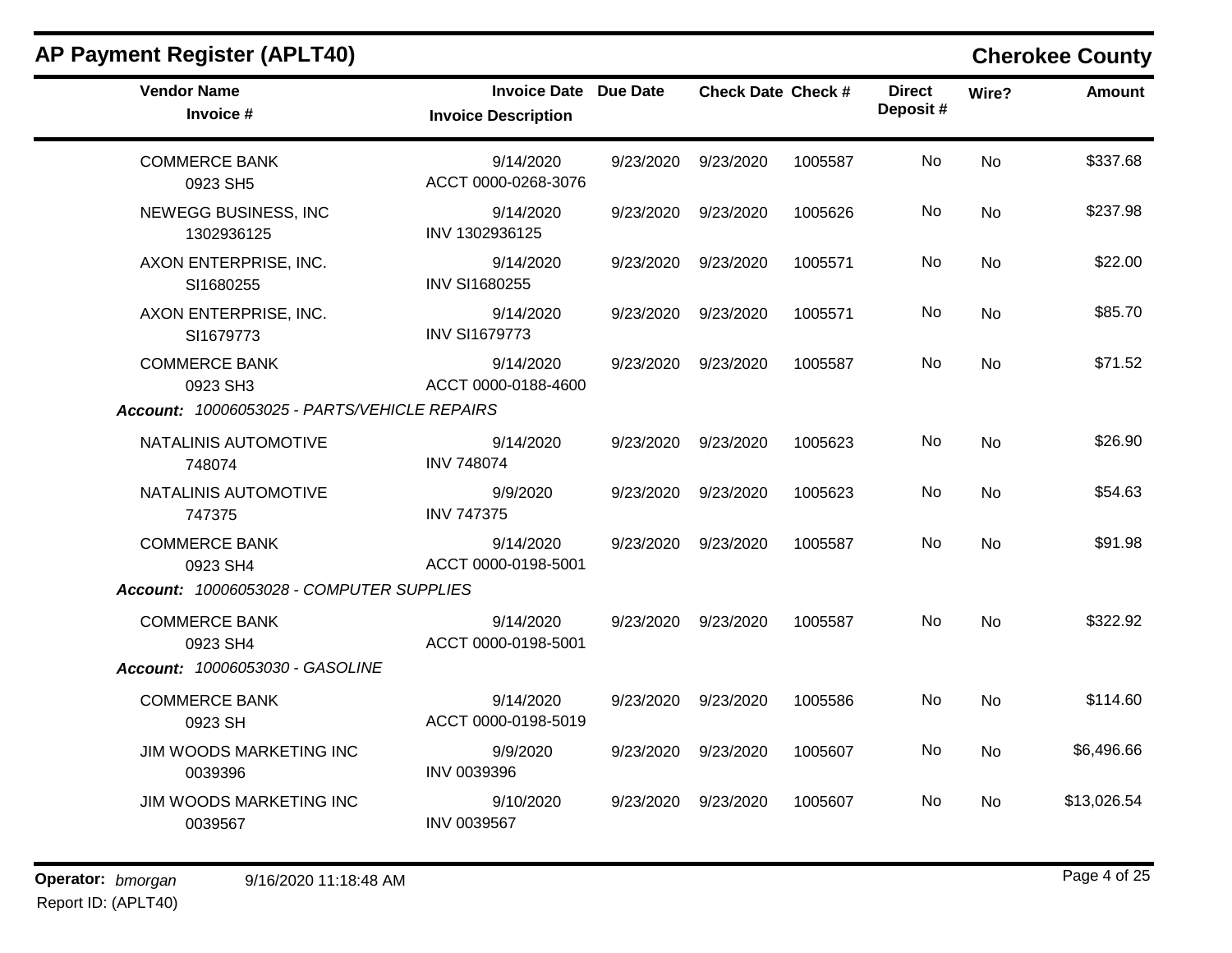| <b>AP Payment Register (APLT40)</b>              |                   |                                                            |           |                           |         |                           |           | <b>Cherokee County</b> |
|--------------------------------------------------|-------------------|------------------------------------------------------------|-----------|---------------------------|---------|---------------------------|-----------|------------------------|
| <b>Vendor Name</b><br>Invoice #                  |                   | <b>Invoice Date Due Date</b><br><b>Invoice Description</b> |           | <b>Check Date Check #</b> |         | <b>Direct</b><br>Deposit# | Wire?     | <b>Amount</b>          |
| Account: 10006053068 - OTHER COMMODITIES         |                   |                                                            |           |                           |         |                           |           |                        |
| <b>FARMERS COOPERATIVE ASSOCIATION</b><br>283149 | <b>INV 283149</b> | 9/9/2020                                                   | 9/23/2020 | 9/23/2020                 | 1005599 | No.                       | <b>No</b> | \$27.52                |
| Account: 10006053072 - GAS, ELECTRIC, WATER      |                   |                                                            |           |                           |         |                           |           |                        |
| KANSAS GAS SERVICE<br>0923 SH                    |                   | 9/14/2020<br>ACCT 510401545 1674911 36                     | 9/23/2020 | 9/23/2020                 | 1005610 | No                        | <b>No</b> | \$177.35               |
| <b>CITY OF COLUMBUS</b><br>0923                  |                   | 9/9/2020<br>ACCT 09-52410-01                               | 9/23/2020 | 9/23/2020                 | 1005580 | No                        | <b>No</b> | \$120.00               |
| SERVICE RECYCLING, LLC<br>R2700                  | <b>INV R2700</b>  | 9/14/2020                                                  | 9/23/2020 | 9/23/2020                 | 1005640 | No                        | <b>No</b> | \$45.00                |
| <b>KANSAS GAS SERVICE</b><br>0923                |                   | 9/9/2020<br>ACCT 510401545 1674911 36                      | 9/23/2020 | 9/23/2020                 | 1005610 | No.                       | No        | \$165.07               |
| Account: 10006053073 - TRANSPORTATION            |                   |                                                            |           |                           |         |                           |           |                        |
| <b>COMMERCE BANK</b><br>0923 SH5                 |                   | 9/14/2020<br>ACCT 0000-0268-3076                           | 9/23/2020 | 9/23/2020                 | 1005587 | No                        | <b>No</b> | \$10.38                |
| <b>COMMERCE BANK</b><br>0923 SH2                 |                   | 9/14/2020<br>ACCT 0001-0226-3274                           | 9/23/2020 | 9/23/2020                 | 1005586 | No.                       | No        | \$36.83                |
| Account: 10006053074 - TELEPHONE BILLS           |                   |                                                            |           |                           |         |                           |           |                        |
| CRAW-KAN TELEPHONE COOPERATIVE INC<br>0923 SH    | ACCT 121787       | 9/14/2020                                                  | 9/23/2020 | 9/23/2020                 | 1005593 | No                        | <b>No</b> | \$38.48                |
| CRAW-KAN TELEPHONE COOPERATIVE INC<br>0923       | ACCT 121787       | 9/9/2020                                                   | 9/23/2020 | 9/23/2020                 | 1005593 | No.                       | No        | \$47.28                |
| COLUMBUS TELEPHONE COMPANY<br>0923               | <b>ACCT 2963</b>  | 9/9/2020                                                   | 9/23/2020 | 9/23/2020                 | 1005585 | No.                       | No        | \$1,547.93             |
| AT&T<br>0923                                     |                   | 9/9/2020<br>ACCT 030 517 9815 001                          | 9/23/2020 | 9/23/2020                 | 1005570 | No.                       | No        | \$43.85                |
| Account: 10006053076 - PROFESSIONAL SERVICES     |                   |                                                            |           |                           |         |                           |           |                        |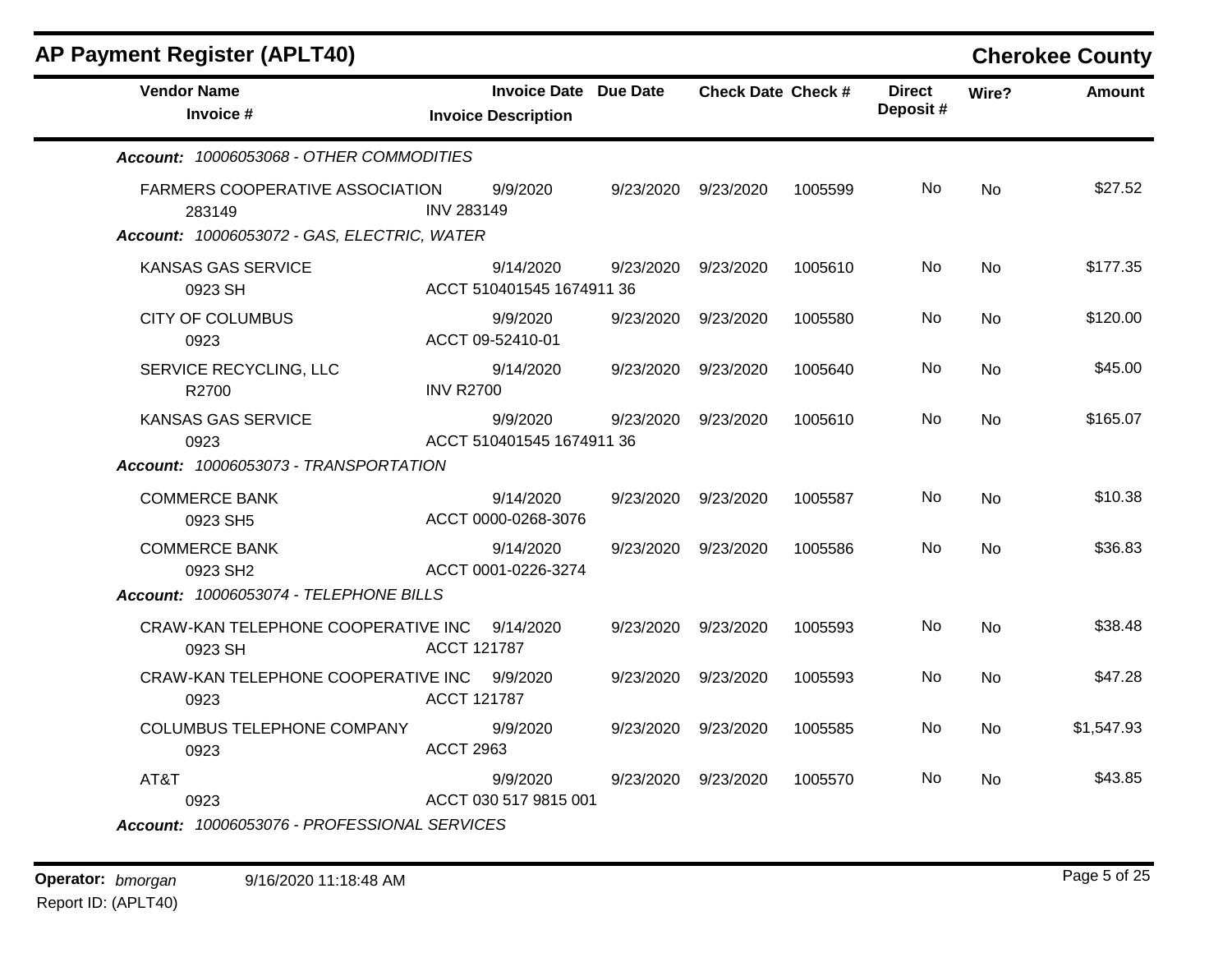| <b>Vendor Name</b><br>Invoice #                    | <b>Invoice Date Due Date</b><br><b>Invoice Description</b> |                     | <b>Check Date Check #</b> |         | <b>Direct</b><br>Deposit# | Wire?     | <b>Amount</b> |
|----------------------------------------------------|------------------------------------------------------------|---------------------|---------------------------|---------|---------------------------|-----------|---------------|
| <b>NATIONWIDE</b><br>0923                          | 9/14/2020<br><b>SURETY BOND</b>                            | 9/23/2020 9/23/2020 |                           | 1005625 | No                        | <b>No</b> | \$50.00       |
| <b>ONTHECLOCK</b><br>0923                          | 9/14/2020<br>ACCT 1-180-612                                | 9/23/2020 9/23/2020 |                           | 1005630 | No.                       | No        | \$1,263.36    |
| Account: 10006053080 - MAINTENANCE/BLDGS & GROUNDS |                                                            |                     |                           |         |                           |           |               |
| <b>CDL ELECTRIC</b><br>W32484                      | 9/14/2020<br><b>INV W32484</b>                             |                     | 9/23/2020 9/23/2020       | 1005574 | No.                       | No        | \$225.00      |
| <b>CDL ELECTRIC</b><br>W32335                      | 9/14/2020<br><b>INV W32335</b>                             | 9/23/2020 9/23/2020 |                           | 1005574 | No                        | No        | \$325.09      |
| <b>CDL ELECTRIC</b><br>W32279                      | 9/9/2020<br><b>INV W32279</b>                              | 9/23/2020 9/23/2020 |                           | 1005574 | No                        | No        | \$1,038.27    |
| <b>CDL ELECTRIC</b><br>W31976                      | 9/9/2020<br><b>INV W31976</b>                              | 9/23/2020 9/23/2020 |                           | 1005574 | No                        | No        | \$495.32      |
| <b>LOCKE SUPPLY</b><br>4111315300                  | 9/9/2020<br>INV 41113153.00                                | 9/23/2020 9/23/2020 |                           | 1005613 | No                        | <b>No</b> | \$81.81       |
| <b>SMC ELECTRIC SUPPLY</b><br>50360444-00          | 9/14/2020<br>INV 50360444-00                               | 9/23/2020 9/23/2020 |                           | 1005641 | No.                       | No        | \$180.00      |
| <b>COMMERCE BANK</b><br>0923 SH5                   | 9/14/2020<br>ACCT 0000-0268-3076                           | 9/23/2020 9/23/2020 |                           | 1005587 | No                        | <b>No</b> | \$108.27      |
| Account: 10006053083 - EQUIPMENT LEASE/RENTAL      |                                                            |                     |                           |         |                           |           |               |
| COPY PRODUCTS INC<br>342235                        | 9/9/2020<br>INV 342235                                     | 9/23/2020 9/23/2020 |                           | 1005591 | No                        | <b>No</b> | \$52.25       |
| <b>TOSHIBA FINANCIAL SERVICES</b><br>27718080      | 9/14/2020<br>INV 27718080                                  | 9/23/2020 9/23/2020 |                           | 1005650 | No.                       | No        | \$108.70      |
| Account: 10006053088 - CLASSES/TRAINING FEES       |                                                            |                     |                           |         |                           |           |               |
| <b>COMMERCE BANK</b><br>0923 SH                    | 9/14/2020<br>ACCT 0000-0198-5019                           |                     | 9/23/2020 9/23/2020       | 1005586 | No.                       | <b>No</b> | \$147.69      |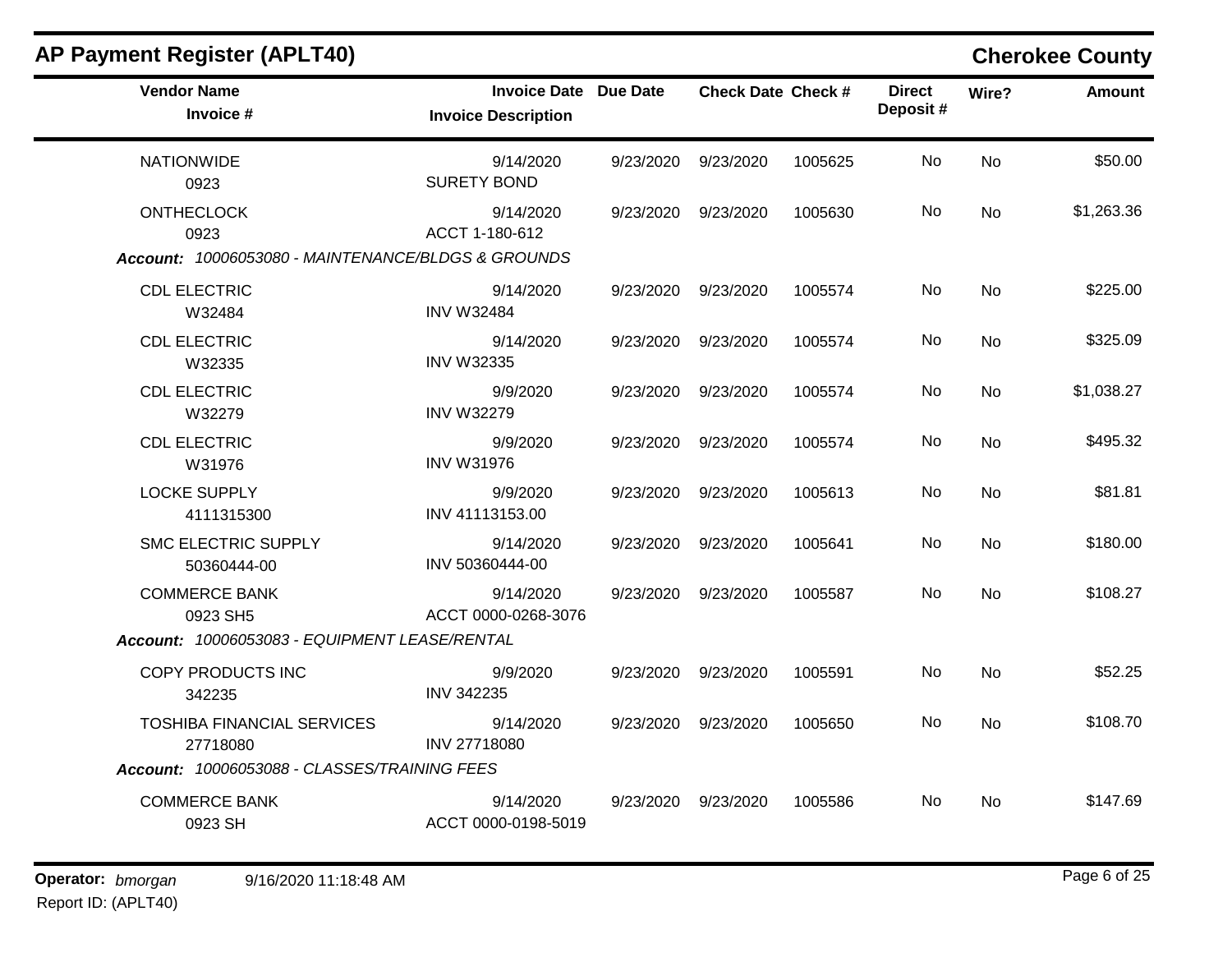| <b>AP Payment Register (APLT40)</b>                                    |                                                            |           |                           |         |                           |           | <b>Cherokee County</b> |
|------------------------------------------------------------------------|------------------------------------------------------------|-----------|---------------------------|---------|---------------------------|-----------|------------------------|
| <b>Vendor Name</b><br>Invoice #                                        | <b>Invoice Date Due Date</b><br><b>Invoice Description</b> |           | <b>Check Date Check #</b> |         | <b>Direct</b><br>Deposit# | Wire?     | <b>Amount</b>          |
| Account: 10006053094 - VEHICLES                                        |                                                            |           |                           |         |                           |           |                        |
| <b>COMMERCE BANK</b><br>0923 SH4<br>Account: 10006053732 - INMATE FOOD | 9/14/2020<br>ACCT 0000-0198-5001                           | 9/23/2020 | 9/23/2020                 | 1005587 | No.                       | <b>No</b> | \$971.91               |
| CONSOLIDATED CORRECTIONAL FOOD SE<br>19090220                          | 9/14/2020<br>INV 19090220                                  | 9/23/2020 | 9/23/2020                 | 1005590 | No.                       | <b>No</b> | \$10,138.10            |
| Account: 10006053737 - INMATE PERSONAL ITEMS                           |                                                            |           |                           |         |                           |           |                        |
| CITY TELE COIN COMPANY INC<br>23353                                    | 9/14/2020<br><b>INV 23353</b>                              | 9/23/2020 | 9/23/2020                 | 1005582 | No                        | <b>No</b> | \$3,000.00             |
| <b>TURNKEY CORRECTIONS</b><br>10010371                                 | 9/14/2020<br>INV 10010371                                  | 9/23/2020 | 9/23/2020                 | 1005653 | No                        | <b>No</b> | \$141.63               |
| <b>TURNKEY CORRECTIONS</b><br>10010809                                 | 9/14/2020<br>INV 10010809                                  | 9/23/2020 | 9/23/2020                 | 1005653 | No.                       | No        | \$16.00                |
| <b>TURNKEY CORRECTIONS</b><br>10010262                                 | 9/14/2020<br>INV 10010262                                  | 9/23/2020 | 9/23/2020                 | 1005653 | No.                       | No        | \$145.77               |
| <b>COMMERCE BANK</b><br>0923 SH1                                       | 9/14/2020<br>ACCT 0000-0205-1464                           | 9/23/2020 | 9/23/2020                 | 1005586 | No                        | <b>No</b> | \$16.35                |
| <b>COMMERCE BANK</b><br>0923 SH5                                       | 9/14/2020<br>ACCT 0000-0268-3076                           | 9/23/2020 | 9/23/2020                 | 1005587 | No                        | <b>No</b> | \$14.17                |
| <b>TURNKEY CORRECTIONS</b><br>10010150                                 | 9/14/2020<br>INV 10010150                                  | 9/23/2020 | 9/23/2020                 | 1005653 | No                        | No        | \$2,287.65             |
| Account: 10006053786 - INMATE MEDICAL                                  |                                                            |           |                           |         |                           |           |                        |
| <b>GARCIA CLINICAL LABORATORY</b><br>53370                             | 9/9/2020<br><b>INV 53370</b>                               | 9/23/2020 | 9/23/2020                 | 1005602 | No.                       | <b>No</b> | \$63.00                |
| <b>WELLPATH LLC</b><br>0070440                                         | 9/14/2020<br><b>INV 0070440</b>                            | 9/23/2020 | 9/23/2020                 | 1005655 | No.                       | <b>No</b> | \$36.00                |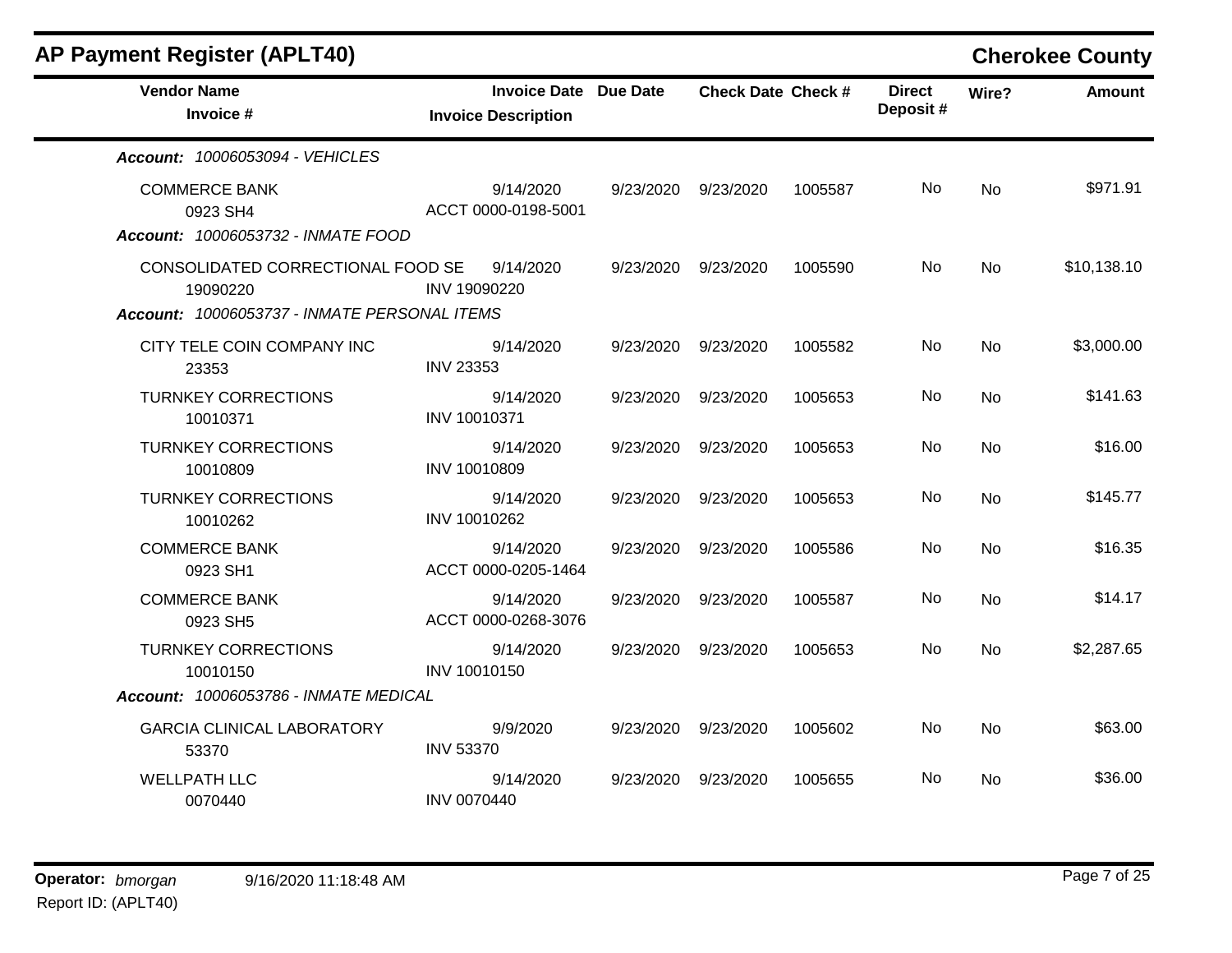|       |                                      | <b>AP Payment Register (APLT40)</b>                            |                    |                                                            |           |                           |         |                           |           | <b>Cherokee County</b> |
|-------|--------------------------------------|----------------------------------------------------------------|--------------------|------------------------------------------------------------|-----------|---------------------------|---------|---------------------------|-----------|------------------------|
|       | <b>Vendor Name</b><br>Invoice #      |                                                                |                    | <b>Invoice Date Due Date</b><br><b>Invoice Description</b> |           | <b>Check Date Check #</b> |         | <b>Direct</b><br>Deposit# | Wire?     | <b>Amount</b>          |
|       | 99378                                | ADVANCED CORRECTIONAL HEALTHCARE,                              | <b>INV 99378</b>   | 9/9/2020                                                   | 9/23/2020 | 9/23/2020                 | 1005566 | <b>No</b>                 | <b>No</b> | \$3,760.02             |
|       | 0923                                 | <b>EVAN'S HEALTH MART DRUG</b>                                 |                    | 9/14/2020<br><b>INMATE MEDICAL</b>                         | 9/23/2020 | 9/23/2020                 | 1005597 | No.                       | No        | \$370.16               |
|       | <b>MERCY COLUMBUS</b><br>0923 SH     |                                                                |                    | 9/14/2020<br>CONTROL 220-345060-00                         | 9/23/2020 | 9/23/2020                 | 1005617 | No                        | <b>No</b> | \$311.28               |
|       | <b>MERCY COLUMBUS</b><br>0923        |                                                                |                    | 9/14/2020<br>ACCT 9400004112905                            | 9/23/2020 | 9/23/2020                 | 1005617 | No.                       | <b>No</b> | \$74.59                |
|       | <b>Subtotal for Department: 060:</b> |                                                                |                    |                                                            |           |                           |         |                           |           | \$54,492.06            |
| Dept: | 070                                  | <b>DISTRICT COURT</b>                                          |                    |                                                            |           |                           |         |                           |           |                        |
|       |                                      | Account: 10007053021 - PRINTING/OFFICE SUPPLIES                |                    |                                                            |           |                           |         |                           |           |                        |
|       | 531780                               | ETTINGER'S OFFICE SUPPLY                                       | <b>INV 5317800</b> | 9/14/2020                                                  | 9/23/2020 | 9/23/2020                 | 1005596 | No.                       | No        | \$103.49               |
|       | 5318940                              | ETTINGER'S OFFICE SUPPLY                                       | INV 5318940        | 9/14/2020                                                  | 9/23/2020 | 9/23/2020                 | 1005596 | <b>No</b>                 | <b>No</b> | \$350.27               |
|       | <b>Subtotal for Department: 070:</b> |                                                                |                    |                                                            |           |                           |         |                           |           |                        |
| Dept: | 080                                  | <b>COURTHOUSE</b>                                              |                    |                                                            |           |                           |         |                           |           | \$453.76               |
|       |                                      | Account: 10008053021 - PRINTING/OFFICE SUPPLIES                |                    |                                                            |           |                           |         |                           |           |                        |
|       | 0923                                 | PITNEY BOWES PURCHASE POWER<br>Account: 10008053030 - GASOLINE |                    | 9/14/2020<br>ACCT 8000-9000-0557-1587                      | 9/23/2020 | 9/23/2020                 | 1005632 | No                        | No        | \$3,000.00             |
|       | <b>COMMERCE BANK</b><br>0923 CH      | Account: 10008053040 - JANITORIAL SUPPLIES                     |                    | 9/14/2020<br>ACCT 0000-0065-3741                           | 9/23/2020 | 9/23/2020                 | 1005586 | No                        | No        | \$3.60                 |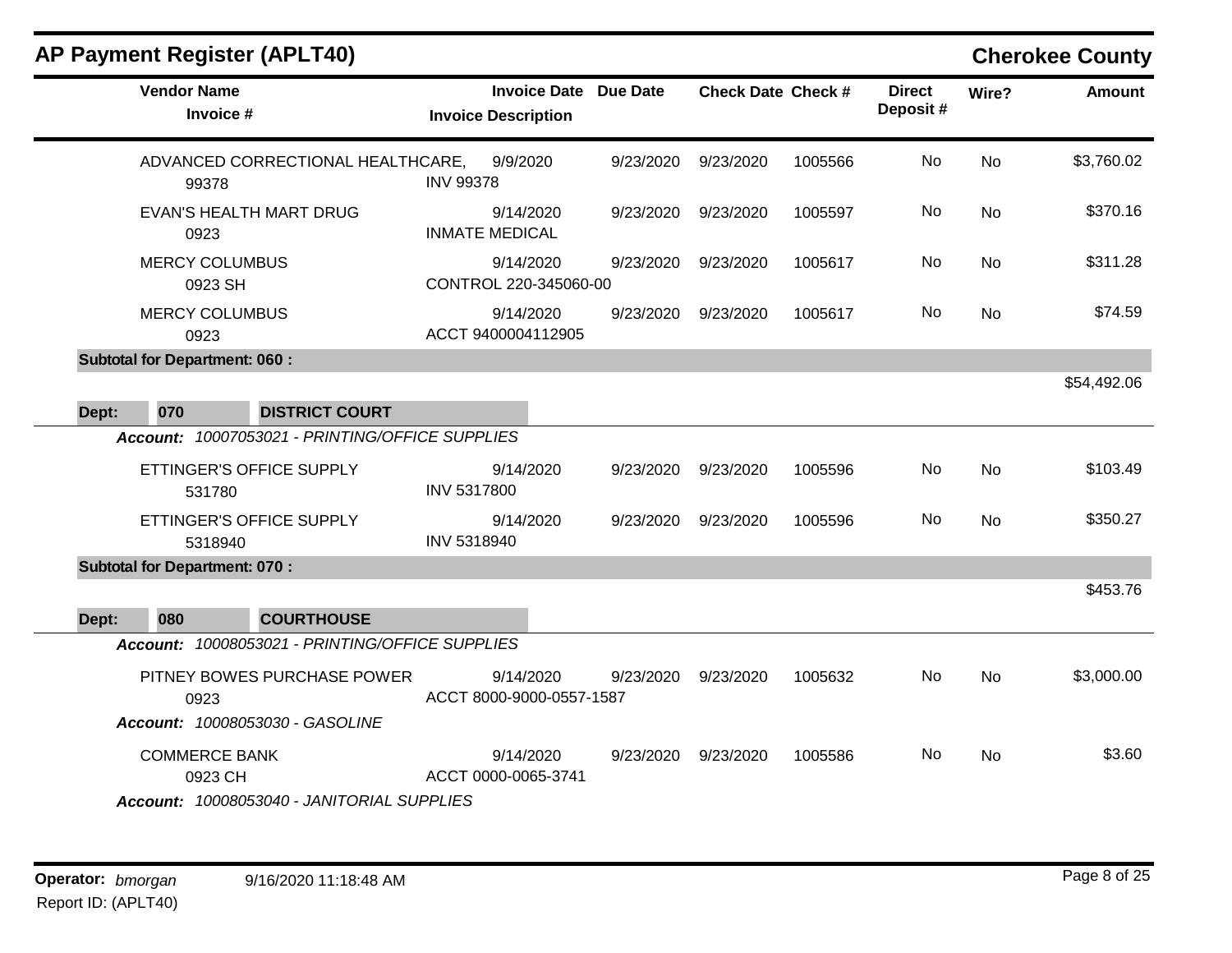| <b>AP Payment Register (APLT40)</b>                                                         |                                                            |                           |         |                           |           | <b>Cherokee County</b> |
|---------------------------------------------------------------------------------------------|------------------------------------------------------------|---------------------------|---------|---------------------------|-----------|------------------------|
| <b>Vendor Name</b><br>Invoice #                                                             | <b>Invoice Date Due Date</b><br><b>Invoice Description</b> | <b>Check Date Check #</b> |         | <b>Direct</b><br>Deposit# | Wire?     | <b>Amount</b>          |
| <b>CINTAS #459</b><br>4061107849                                                            | 9/14/2020<br>INV 4061107849                                | 9/23/2020 9/23/2020       | 1005578 | No                        | No        | \$74.61                |
| <b>FARMERS COOPERATIVE ASSOCIATION</b><br>281216                                            | 9/9/2020<br><b>INV 281216</b>                              | 9/23/2020 9/23/2020       | 1005599 | No.                       | No        | \$9.14                 |
| <b>COMMERCE BANK</b><br>0923 CH                                                             | 9/14/2020<br>ACCT 0000-0065-3741                           | 9/23/2020 9/23/2020       | 1005586 | No                        | No        | \$184.57               |
| <b>HENRY KRAFT INC</b><br>309542                                                            | 9/9/2020<br>INV 309542                                     | 9/23/2020 9/23/2020       | 1005604 | No.                       | No        | \$358.20               |
| <b>CINTAS #459</b><br>4060467557                                                            | 9/9/2020<br>INV 4060467557                                 | 9/23/2020 9/23/2020       | 1005578 | No                        | <b>No</b> | \$74.61                |
| SPRINGFIELD JANITOR SUPPLY<br>635084                                                        | 9/14/2020<br><b>INV 635084</b>                             | 9/23/2020 9/23/2020       | 1005644 | No                        | <b>No</b> | \$161.82               |
| ETTINGER'S OFFICE SUPPLY<br>5317680                                                         | 9/9/2020<br>INV 5317680                                    | 9/23/2020 9/23/2020       | 1005596 | No.                       | No        | \$161.54               |
| ETTINGER'S OFFICE SUPPLY<br>5321050                                                         | 9/10/2020<br>INV 5321050                                   | 9/23/2020 9/23/2020       | 1005596 | No                        | No        | \$149.50               |
| SPRINGFIELD JANITOR SUPPLY<br>635156                                                        | 9/14/2020<br>INV 635156                                    | 9/23/2020 9/23/2020       | 1005644 | No.                       | No        | \$165.77               |
| SPRINGFIELD JANITOR SUPPLY<br>634997                                                        | 9/9/2020<br><b>INV 634997</b>                              | 9/23/2020 9/23/2020       | 1005644 | No                        | <b>No</b> | \$309.12               |
| Account: 10008053072 - GAS, ELECTRIC, WATER                                                 |                                                            |                           |         |                           |           |                        |
| KANSAS GAS SERVICE<br>0923 CH                                                               | 9/9/2020<br>ACCT 510241094 1188724 27                      | 9/23/2020 9/23/2020       | 1005610 | No.                       | No        | \$66.42                |
| Account: 10008053078 - LEGAL PRINTING/ADVERTISING                                           |                                                            |                           |         |                           |           |                        |
| <b>COLUMBUS NEWS REPORT</b><br>840 CH<br>Account: 10008053080 - MAINTENANCE/BLDGS & GROUNDS | 9/14/2020<br>LEGAL NOTICE/QUARTERLY REPORT                 | 9/23/2020 9/23/2020       | 1005584 | No.                       | No.       | \$162.00               |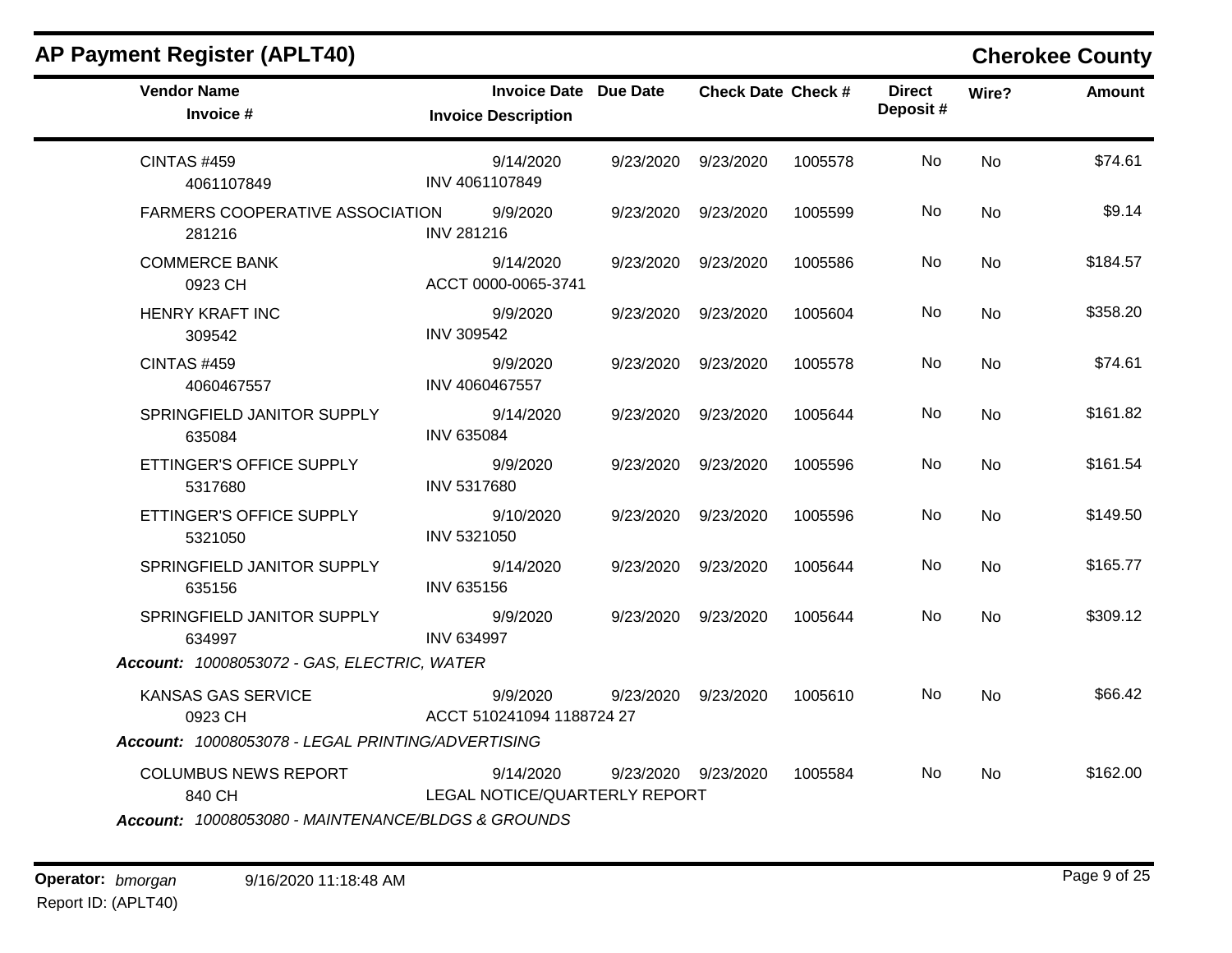| <b>AP Payment Register (APLT40)</b>               |                                                            |           |                           |         |                           |           | <b>Cherokee County</b> |
|---------------------------------------------------|------------------------------------------------------------|-----------|---------------------------|---------|---------------------------|-----------|------------------------|
| <b>Vendor Name</b><br>Invoice #                   | <b>Invoice Date Due Date</b><br><b>Invoice Description</b> |           | <b>Check Date Check #</b> |         | <b>Direct</b><br>Deposit# | Wire?     | <b>Amount</b>          |
| <b>KONE INC</b><br>989653323                      | 9/9/2020<br>INV 959653323                                  | 9/23/2020 | 9/23/2020                 | 1005612 | No                        | <b>No</b> | \$1,407.60             |
| TRUE VALUE COLUMBUS<br>A417619                    | 9/9/2020<br><b>TRANS A417619</b>                           | 9/23/2020 | 9/23/2020                 | 1005652 | No                        | <b>No</b> | \$1.69                 |
| TRUE VALUE COLUMBUS<br>A415198                    | 9/9/2020<br><b>TRANS A415198</b>                           | 9/23/2020 | 9/23/2020                 | 1005652 | No                        | <b>No</b> | \$13.41                |
| <b>QUALITY PEST CONTROL INC</b><br>0923           | 9/14/2020<br><b>MONTHLY SPRAY</b>                          | 9/23/2020 | 9/23/2020                 | 1005635 | No                        | <b>No</b> | \$50.00                |
| TOUCHTON ELECTRIC INC<br>54083                    | 9/14/2020<br><b>INV 54083</b>                              |           | 9/23/2020 9/23/2020       | 1005651 | No                        | <b>No</b> | \$34.00                |
| <b>B.E.S.T. PLUMBING &amp; HEATING INC</b><br>713 | 9/9/2020<br><b>INV 713</b>                                 | 9/23/2020 | 9/23/2020                 | 1005572 | No                        | <b>No</b> | \$350.77               |
| Account: 10008053083 - EQUIPMENT LEASE/RENTAL     |                                                            |           |                           |         |                           |           |                        |
| FEDERAL PROTECTION INC<br>0647373                 | 9/9/2020<br>INV 0647373                                    |           | 9/23/2020 9/23/2020       | 1005600 | No.                       | No        | \$33.19                |
| <b>PITNEY BOWES</b><br>0923                       | 9/14/2020<br>ACCT 001679192                                | 9/23/2020 | 9/23/2020                 | 1005631 | No.                       | No        | \$1,573.68             |
| Account: 10008053089 - OTHER CONTRACTUAL          |                                                            |           |                           |         |                           |           |                        |
| FEDERAL PROTECTION INC<br>0647191                 | 9/9/2020<br>INV 0647191                                    | 9/23/2020 | 9/23/2020                 | 1005600 | No                        | <b>No</b> | \$143.12               |
| <b>CRAWFORD COUNTY CLERK</b><br>0923              | 9/14/2020<br>DISTRICT CORONERS SALARY/JULY & AUGUST        | 9/23/2020 | 9/23/2020                 | 1005592 | No.                       | <b>No</b> | \$1,806.68             |
| <b>COMMERCE BANK</b><br>0923 CH1                  | 9/14/2020<br>ACCT 0000-9006-6515                           |           | 9/23/2020 9/23/2020       | 1005586 | No                        | <b>No</b> | \$198.00               |
| MENSE CPA FIRM, LLC<br>5607                       | 9/14/2020<br><b>INV 5607</b>                               | 9/23/2020 | 9/23/2020                 | 1005616 | No.                       | No.       | \$16,525.00            |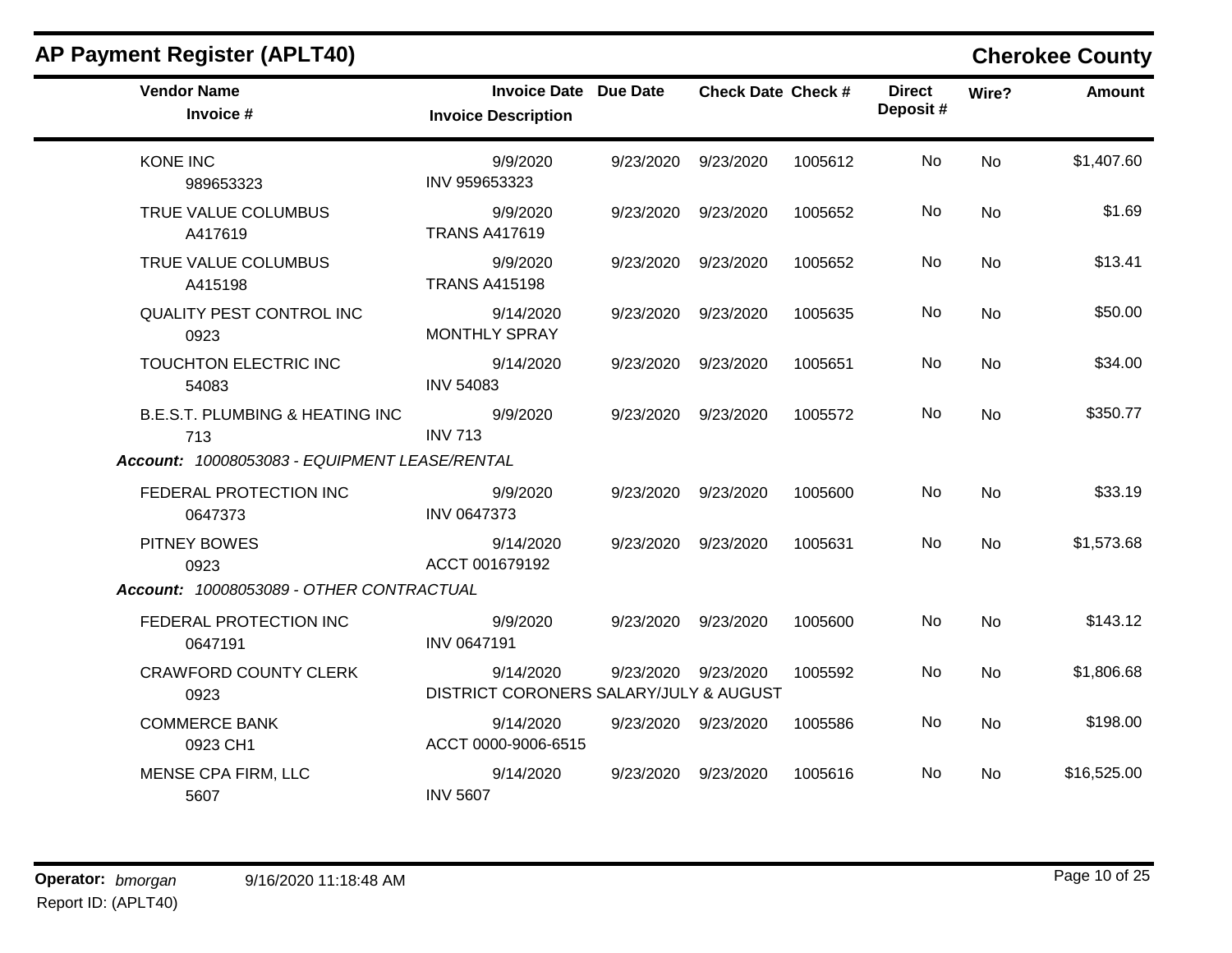|       | <b>AP Payment Register (APLT40)</b>                                            |                               |                                                            |           |                           |         |                           |           | <b>Cherokee County</b> |
|-------|--------------------------------------------------------------------------------|-------------------------------|------------------------------------------------------------|-----------|---------------------------|---------|---------------------------|-----------|------------------------|
|       | <b>Vendor Name</b><br>Invoice #                                                |                               | <b>Invoice Date Due Date</b><br><b>Invoice Description</b> |           | <b>Check Date Check #</b> |         | <b>Direct</b><br>Deposit# | Wire?     | <b>Amount</b>          |
|       | <b>Subtotal for Department: 080:</b>                                           |                               |                                                            |           |                           |         |                           |           | \$27,018.04            |
| Dept: | 090                                                                            | <b>EMERGENCY PREPAREDNESS</b> |                                                            |           |                           |         |                           |           |                        |
|       | Account: 10009053028 - COMPUTER SUPPLIES                                       |                               |                                                            |           |                           |         |                           |           |                        |
|       | <b>STRONGHOLD DATA</b><br>33728<br>Account: 10009053072 - GAS, ELECTRIC, WATER | <b>INV 33728</b>              | 9/10/2020                                                  | 9/23/2020 | 9/23/2020                 | 1005645 | No.                       | <b>No</b> | \$16.50                |
|       | <b>EVERGY</b><br>0923                                                          |                               | 9/10/2020<br>ACCT 2457329745                               | 9/23/2020 | 9/23/2020                 | 1005598 | No                        | <b>No</b> | \$32.59                |
|       | HEARTLAND ELECTRIC COOPERATIVE INC<br>0923                                     | ACCT 50891200                 | 9/15/2020                                                  | 9/23/2020 | 9/23/2020                 | 1005603 | No.                       | No        | \$50.35                |
|       | Account: 10009053075 - DUES/SUBSCRIPTIONS                                      |                               |                                                            |           |                           |         |                           |           |                        |
|       | <b>COMMERCE BANK</b><br>0923 EP                                                |                               | 9/14/2020<br>ACCT 0001-2817-3697                           | 9/23/2020 | 9/23/2020                 | 1005586 | No.                       | <b>No</b> | \$55.00                |
|       | <b>Subtotal for Department: 090:</b>                                           |                               |                                                            |           |                           |         |                           |           |                        |
| Dept: | 150                                                                            | <b>COMPUTER PROGRAMMING</b>   |                                                            |           |                           |         |                           |           | \$154.44               |
|       | Account: 10015053089 - OTHER CONTRACTUAL                                       |                               |                                                            |           |                           |         |                           |           |                        |
|       | NEX-TECH<br>0923                                                               | ACCT 403167                   | 9/14/2020                                                  | 9/23/2020 | 9/23/2020                 | 1005627 | No.                       | <b>No</b> | \$2.50                 |
|       | <b>Subtotal for Department: 150:</b>                                           |                               |                                                            |           |                           |         |                           |           | \$2.50                 |
| Dept: | 500                                                                            | <b>SOLID WASTE RECYCLING</b>  |                                                            |           |                           |         |                           |           |                        |
|       | Account: 10050053502 - SOLID WASTE EXPENSES                                    |                               |                                                            |           |                           |         |                           |           |                        |
|       | SOUTHEAST KANSAS RECYCLING, INC<br>082920C                                     | <b>INV 082920C</b>            | 9/9/2020                                                   | 9/23/2020 | 9/23/2020                 | 1005642 | No.                       | <b>No</b> | \$1,200.00             |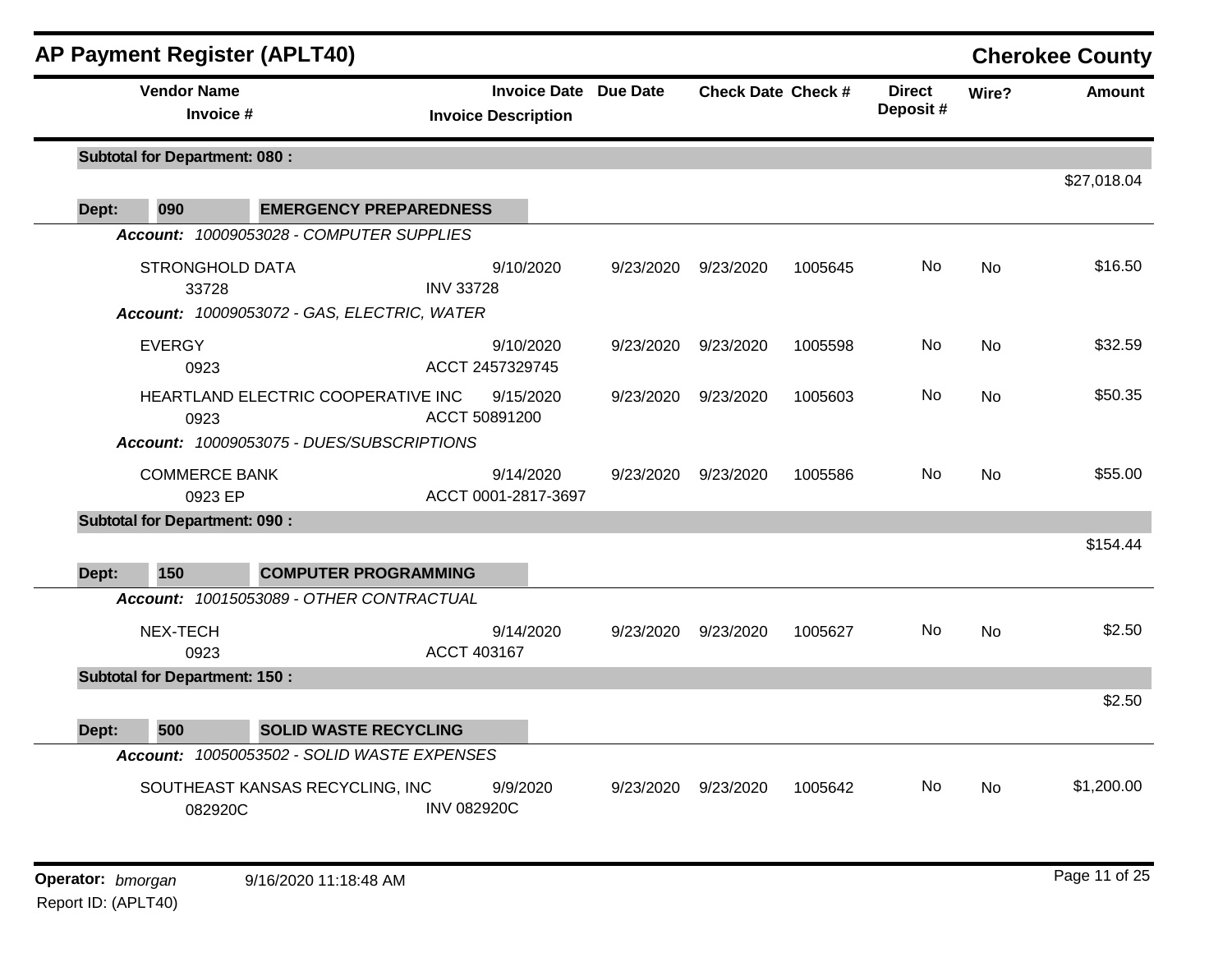|       |                                | <b>AP Payment Register (APLT40)</b>                                      |                                                            |           |                           |         |                           |           | <b>Cherokee County</b> |
|-------|--------------------------------|--------------------------------------------------------------------------|------------------------------------------------------------|-----------|---------------------------|---------|---------------------------|-----------|------------------------|
|       | <b>Vendor Name</b>             | Invoice #                                                                | <b>Invoice Date Due Date</b><br><b>Invoice Description</b> |           | <b>Check Date Check #</b> |         | <b>Direct</b><br>Deposit# | Wire?     | <b>Amount</b>          |
|       |                                | <b>Subtotal for Department: 500:</b>                                     |                                                            |           |                           |         |                           |           |                        |
|       |                                |                                                                          |                                                            |           |                           |         |                           |           | \$1,200.00             |
|       | <b>Subtotal for Fund: 100:</b> |                                                                          |                                                            |           |                           |         |                           |           |                        |
| Fund: | 110                            | <b>ROAD AND BRIDGE</b>                                                   |                                                            |           |                           |         |                           |           | \$85,385.30            |
| Dept: | 000                            | <b>NON-DEPARTMENTAL</b>                                                  |                                                            |           |                           |         |                           |           |                        |
|       |                                | Account: 11000053031 - DIESEL FUEL                                       |                                                            |           |                           |         |                           |           |                        |
|       |                                | MFA OIL - NEOSHO 1055<br>1821185 HWY                                     | 9/10/2020<br>INV #1821185                                  | 9/23/2020 | 9/23/2020                 | 1005620 | No                        | No        | \$351.43               |
|       |                                | JIM WOODS MARKETING INC<br>0039560-IN HWY                                | 9/3/2020<br>INV # 0039560-IN                               | 9/23/2020 | 9/23/2020                 | 1005607 | No                        | No        | \$11,804.02            |
|       |                                | MFA OIL - NEOSHO 1055<br>1815305 HWY                                     | 9/3/2020<br>INV #1815305                                   | 9/23/2020 | 9/23/2020                 | 1005620 | No                        | <b>No</b> | \$429.85               |
|       |                                | MFA OIL - NEOSHO 1055<br>1818042 HWY                                     | 9/8/2020<br>INV #1818042                                   | 9/23/2020 | 9/23/2020                 | 1005620 | No                        | No        | \$389.11               |
|       |                                | MFA OIL - NEOSHO 1055<br>1817745 HWY                                     | 9/8/2020<br>INV #1817745                                   | 9/23/2020 | 9/23/2020                 | 1005620 | No.                       | No        | \$1,000.44             |
|       |                                | MFA OIL - NEOSHO 1055<br>1818040 HWY                                     | 9/8/2020<br>INV #1818040                                   | 9/23/2020 | 9/23/2020                 | 1005620 | No                        | <b>No</b> | \$1,233.66             |
|       |                                | Account: 11000053033 - TIRES                                             |                                                            |           |                           |         |                           |           |                        |
|       |                                | PURCELL TIRE & RUBBER COMPANY<br>2642189 HWY                             | 9/3/2020<br>INV #2642189                                   | 9/23/2020 | 9/23/2020                 | 1005634 | No                        | <b>No</b> | \$1,330.00             |
|       |                                | Account: 11000053034 - ASPHALT                                           |                                                            |           |                           |         |                           |           |                        |
|       |                                | <b>TEETER'S PAVING</b><br>2069 HWY<br><b>Account:</b> 11000053035 - ROCK | 9/10/2020<br>INV # 2069                                    | 9/23/2020 | 9/23/2020                 | 1005648 | No                        | No        | \$4,268.98             |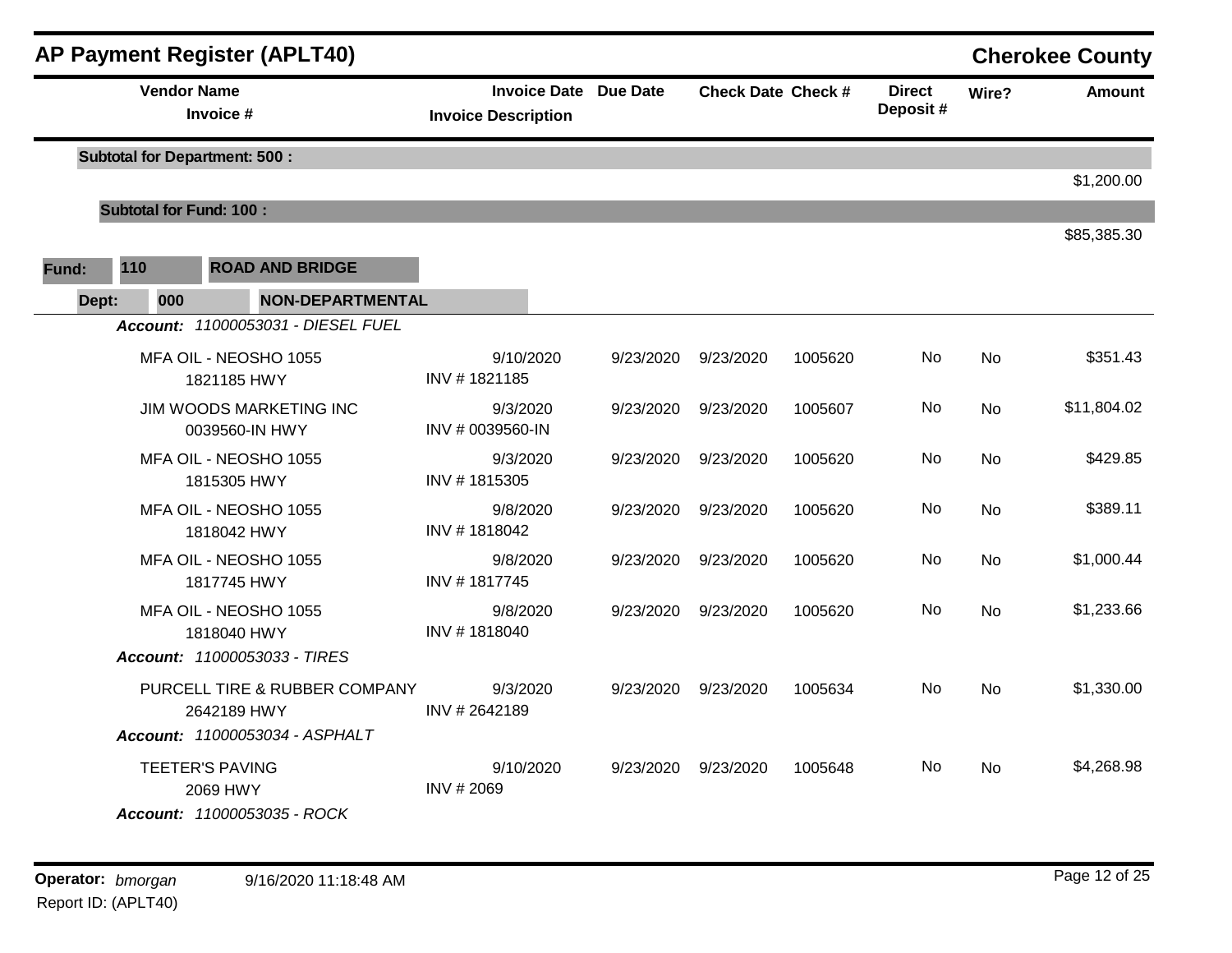| <b>Vendor Name</b><br>Invoice #                                                                   | <b>Invoice Date Due Date</b><br><b>Invoice Description</b> |           | <b>Check Date Check #</b> |         | <b>Direct</b><br>Deposit# | Wire?     | <b>Amount</b> |
|---------------------------------------------------------------------------------------------------|------------------------------------------------------------|-----------|---------------------------|---------|---------------------------|-----------|---------------|
| MULBERRY LIMESTONE QUARRY CO<br>25106 HWY<br>Account: 11000053037 - SIGNS/POSTS                   | 8/31/2020<br>INV #25106                                    | 9/23/2020 | 9/23/2020                 | 1005621 | No                        | <b>No</b> | \$16,571.92   |
| NATIONAL SIGN CO INC<br>IN-194586 HWY<br>Account: 11000053042 - BREAKROOM SUPPLIES                | 9/9/2020<br>INV # IN-194586                                | 9/23/2020 | 9/23/2020                 | 1005624 | No.                       | <b>No</b> | \$719.10      |
| APPLEMARKET<br>33255172 HWY<br>Account: 11000053074 - UTILITIES/TELEPHONE BILLS                   | 9/2/2020<br>INV #33255172                                  | 9/23/2020 | 9/23/2020                 | 1005568 | No.                       | No        | \$7.99        |
| EMPIRE DISTRICT ELECTRIC COMPANY<br>049852-69-2 HWY1                                              | 9/11/2020<br>ACCT # 049852-69-2                            | 9/23/2020 | 9/23/2020                 | 1005595 | No.                       | <b>No</b> | \$21.00       |
| EMPIRE DISTRICT ELECTRIC COMPANY<br>158630-59-0 HWY2                                              | 9/11/2020<br>ACCT #158630-59-0                             | 9/23/2020 | 9/23/2020                 | 1005595 | No                        | No        | \$734.00      |
| EMPIRE DISTRICT ELECTRIC COMPANY<br>854931-63-1 HWY3<br>Account: 11000053075 - DUES/SUBSCRIPTIONS | 9/11/2020<br>ACCT # 854931-63-1                            | 9/23/2020 | 9/23/2020                 | 1005595 | No                        | <b>No</b> | \$318.36      |
| MERCY MAUDE NORTON HOSPITAL COLUM<br>3196 HWY1<br>Account: 11000053079 - MACHINERY/EQUIPMENT      | 9/1/2020<br>ACCT#3196                                      | 9/23/2020 | 9/23/2020                 | 1005618 | No.                       | <b>No</b> | \$230.00      |
| <b>COMMERCE BANK</b><br>4943-4798 HWY1                                                            | 8/20/2020<br>ACCT #4943-4798                               | 9/23/2020 | 9/23/2020                 | 1005587 | No.                       | No        | \$170.20      |
| NATALINIS AUTOMOTIVE<br>748383 HWY                                                                | 9/14/2020<br>INV #748383                                   | 9/23/2020 | 9/23/2020                 | 1005623 | No                        | No        | \$112.39      |
| JOPLIN FREIGHTLINER SALES INC<br>59721306 HWY                                                     | 9/14/2020<br>INV #59721306                                 | 9/23/2020 | 9/23/2020                 | 1005609 | No.                       | <b>No</b> | \$29.30       |
| NATALINIS AUTOMOTIVE<br>747135 HWY                                                                | 9/1/2020<br>INV #747135                                    | 9/23/2020 | 9/23/2020                 | 1005623 | No.                       | No.       | \$34.98       |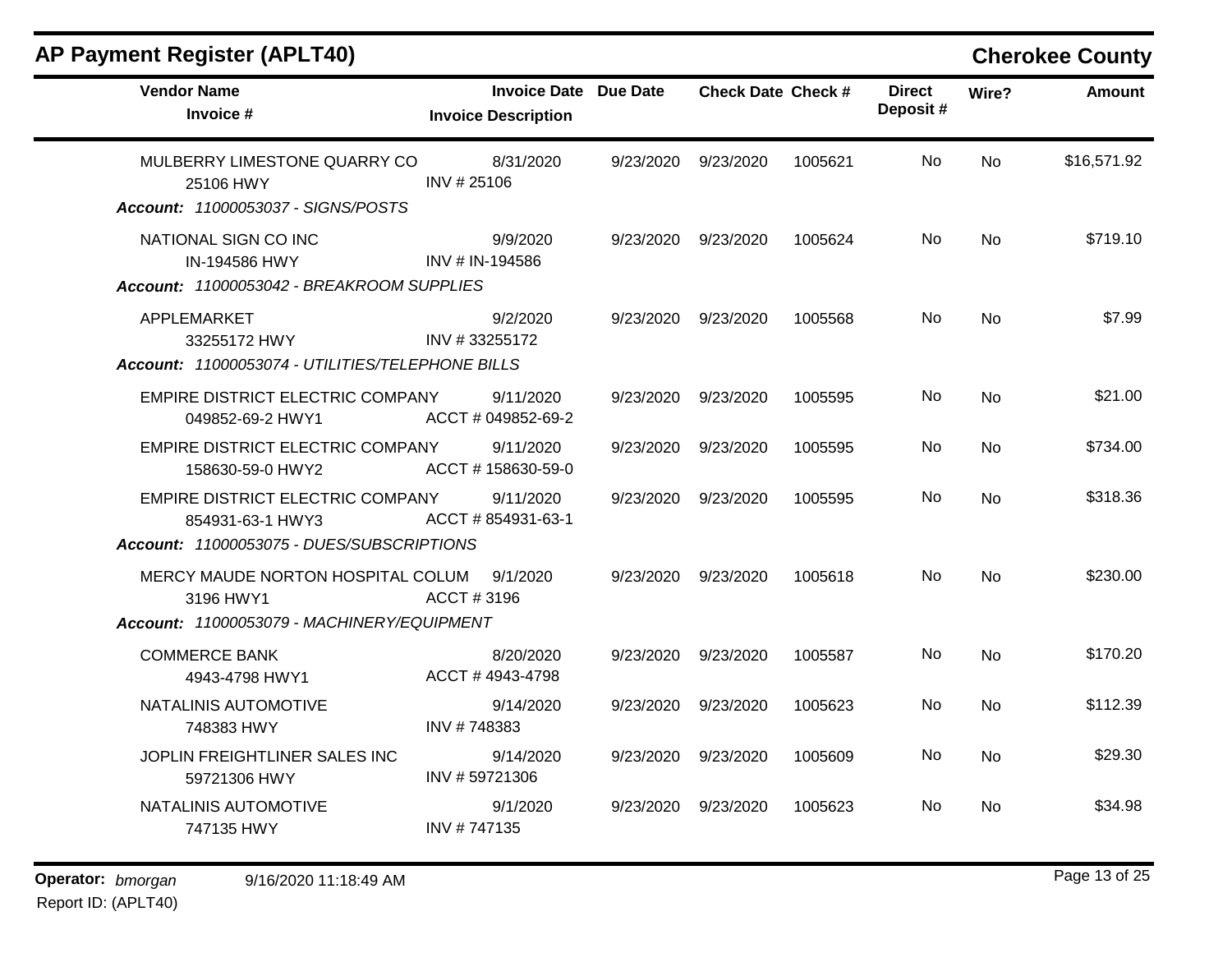| <b>Vendor Name</b><br>Invoice #                      | <b>Invoice Date Due Date</b><br><b>Invoice Description</b> |           | <b>Check Date Check #</b> |         | <b>Direct</b><br>Deposit# | Wire?     | <b>Amount</b> |
|------------------------------------------------------|------------------------------------------------------------|-----------|---------------------------|---------|---------------------------|-----------|---------------|
| NATALINIS AUTOMOTIVE<br>747223 HWY                   | 9/2/2020<br>INV #747223                                    | 9/23/2020 | 9/23/2020                 | 1005623 | No                        | <b>No</b> | \$8.48        |
| NATALINIS AUTOMOTIVE<br>747701 HWY                   | 9/8/2020<br>INV #747701                                    | 9/23/2020 | 9/23/2020                 | 1005623 | No                        | <b>No</b> | \$371.96      |
| NATALINIS AUTOMOTIVE<br>747958 HWY                   | 9/10/2020<br>INV #747958                                   | 9/23/2020 | 9/23/2020                 | 1005623 | No                        | No        | \$25.98       |
| NATALINIS AUTOMOTIVE<br>748075 HWY                   | 9/11/2020<br>INV #748075                                   | 9/23/2020 | 9/23/2020                 | 1005623 | No                        | <b>No</b> | \$35.16       |
| NATALINIS AUTOMOTIVE<br>748169 HWY                   | 9/11/2020<br>INV #748169                                   | 9/23/2020 | 9/23/2020                 | 1005623 | No                        | No        | \$4.29        |
| NATALINIS AUTOMOTIVE<br>747426 HWY                   | 9/3/2020<br>INV #747426                                    | 9/23/2020 | 9/23/2020                 | 1005623 | No                        | <b>No</b> | \$1.74        |
| JOHN FABICK TRACTOR CO<br>PIJO0397799 HWY            | 9/4/2020<br>INV # PIJO0397799                              | 9/23/2020 | 9/23/2020                 | 1005608 | No                        | <b>No</b> | \$112.48      |
| PRIER TIRE SUPPLY INC<br>0093062-IN HWY              | 5/19/2020<br>INV # 0093062-IN                              | 9/23/2020 | 9/23/2020                 | 1005633 | No                        | No        | \$58.46       |
| JOHN FABICK TRACTOR CO<br>SIJO0102035 HWY            | 9/1/2020<br>INV #SIJO0102035                               | 9/23/2020 | 9/23/2020                 | 1005608 | No                        | <b>No</b> | \$37,250.15   |
| NATALINIS AUTOMOTIVE<br>748132 HWY                   | 9/11/2020<br>INV #748132                                   | 9/23/2020 | 9/23/2020                 | 1005623 | No                        | <b>No</b> | \$75.73       |
| <b>FARMERS COOPERATIVE ASSOCIATION</b><br>283247 HWY | 9/2/2020<br>INV #283247                                    | 9/23/2020 | 9/23/2020                 | 1005599 | No                        | <b>No</b> | \$68.97       |
| FARMERS COOPERATIVE ASSOCIATION<br>283219 HWY        | 9/1/2020<br>INV #283219                                    | 9/23/2020 | 9/23/2020                 | 1005599 | No                        | <b>No</b> | \$37.99       |
| <b>HERITAGE TRACTOR</b><br>10879817 HWY              | 9/11/2020<br>INV #10879817                                 | 9/23/2020 | 9/23/2020                 | 1005605 | No.                       | No        | \$573.00      |
| <b>HERITAGE TRACTOR</b><br>10871472 HWY              | 9/3/2020<br>INV #10871472                                  | 9/23/2020 | 9/23/2020                 | 1005605 | No                        | No.       | \$32.11       |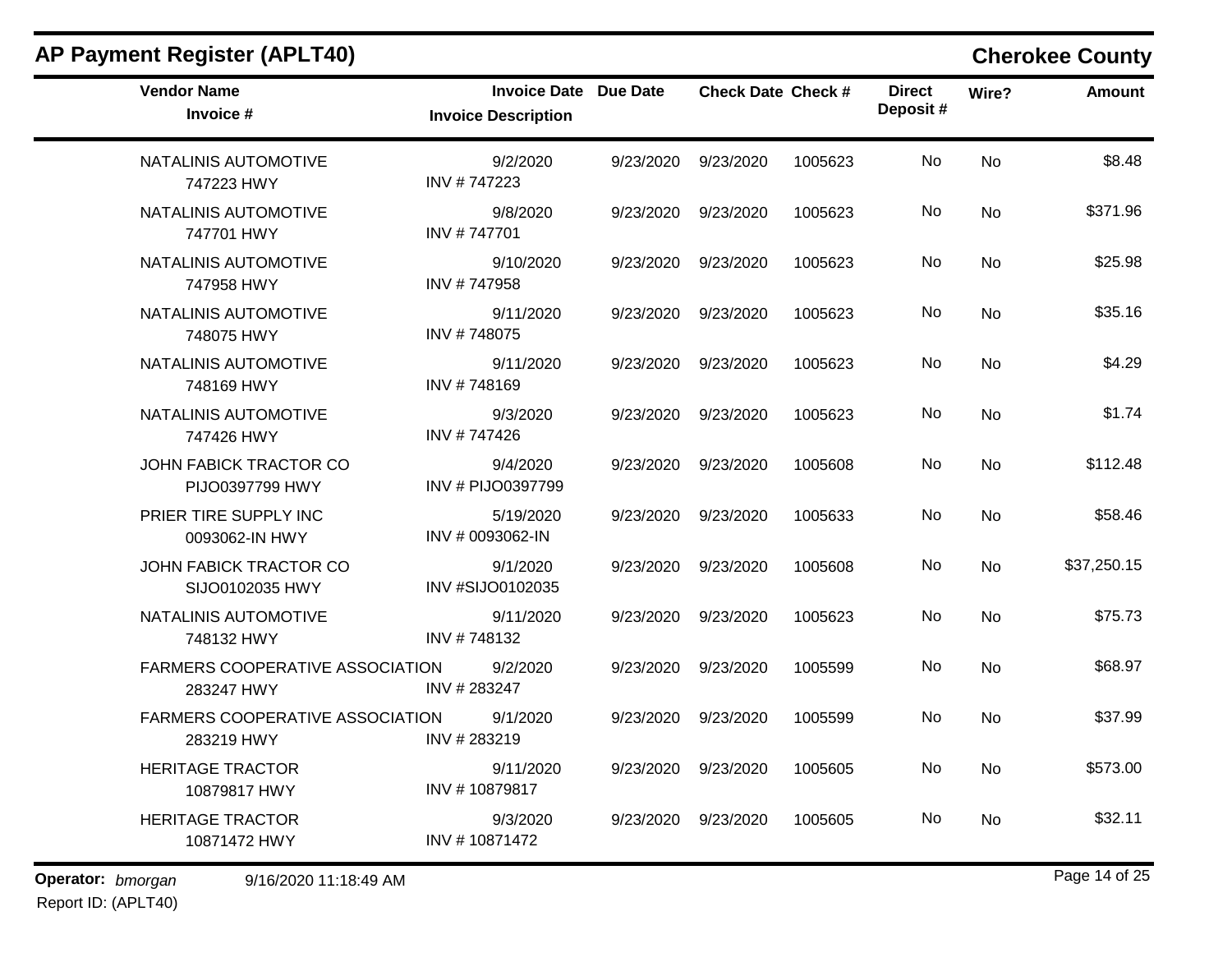| <b>Vendor Name</b><br>Invoice #                                                         | <b>Invoice Date Due Date</b><br><b>Invoice Description</b> | <b>Check Date Check #</b> |         | <b>Direct</b><br>Deposit# | Wire?     | <b>Amount</b> |
|-----------------------------------------------------------------------------------------|------------------------------------------------------------|---------------------------|---------|---------------------------|-----------|---------------|
| <b>HERITAGE TRACTOR</b><br>10870208 HWY                                                 | 9/2/2020<br>INV #10870208                                  | 9/23/2020 9/23/2020       | 1005605 | No                        | <b>No</b> | \$3,150.02    |
| MUNICIPAL INDUSTRIAL SUPPLY<br>3132 HWY                                                 | 9/2/2020<br>INV #3132                                      | 9/23/2020 9/23/2020       | 1005622 | No                        | <b>No</b> | \$1,097.45    |
| <b>CONMAT</b><br>2231 HWY<br>Account: 11000053080 - MAINTENANCE/BLDGS & GROUNDS         | 9/10/2020<br>INV # 2231                                    | 9/23/2020 9/23/2020       | 1005589 | No                        | <b>No</b> | \$9,730.00    |
| CLEAN THE UNIFORM CO JOPLIN<br>20160563 HWY                                             | 8/31/2020<br>INV #20160563                                 | 9/23/2020 9/23/2020       | 1005583 | No                        | <b>No</b> | \$16.04       |
| CLEAN THE UNIFORM CO JOPLIN<br>20162046 HWY<br>Account: 11000053089 - OTHER CONTRACTUAL | 9/7/2020<br>INV #20162046                                  | 9/23/2020 9/23/2020       | 1005583 | No                        | <b>No</b> | \$104.48      |
| OCCUPATIONAL HEALTH SERVICES<br>10834 HWY                                               | 9/1/2020<br>INV #10834                                     | 9/23/2020 9/23/2020       | 1005629 | <b>No</b>                 | <b>No</b> | \$315.00      |
| <b>CINTAS CORP</b><br>8404797546 HWY                                                    | 9/4/2020<br>INV #8404797546                                | 9/23/2020 9/23/2020       | 1005579 | <b>No</b>                 | <b>No</b> | \$31.24       |
| <b>Account: 11000053238 - ASPHALT - DISTRICT #1</b>                                     |                                                            |                           |         |                           |           |               |
| TEETER'S ASPHALT & MATERIALS<br>8450 HWY MYRA                                           | 8/27/2020<br>INV # 8450                                    | 9/23/2020 9/23/2020       | 1005647 | No                        | <b>No</b> | \$50,151.82   |
| TEETER'S ASPHALT & MATERIALS<br>8464 HWY MYRA                                           | 9/3/2020<br>INV #8464                                      | 9/23/2020 9/23/2020       | 1005647 | No                        | <b>No</b> | \$33,393.94   |
| Account: 11000053239 - ASPHALT - DISTRICT #2                                            |                                                            |                           |         |                           |           |               |
| <b>TEETER'S PAVING</b><br>2068 HWY ANDERSON                                             | 9/9/2020<br>INV # 2068                                     | 9/23/2020 9/23/2020       | 1005648 | No                        | <b>No</b> | \$1,915.44    |
| <b>Subtotal for Department: 000:</b>                                                    |                                                            |                           |         |                           |           |               |
|                                                                                         |                                                            |                           |         |                           |           | \$178,318.66  |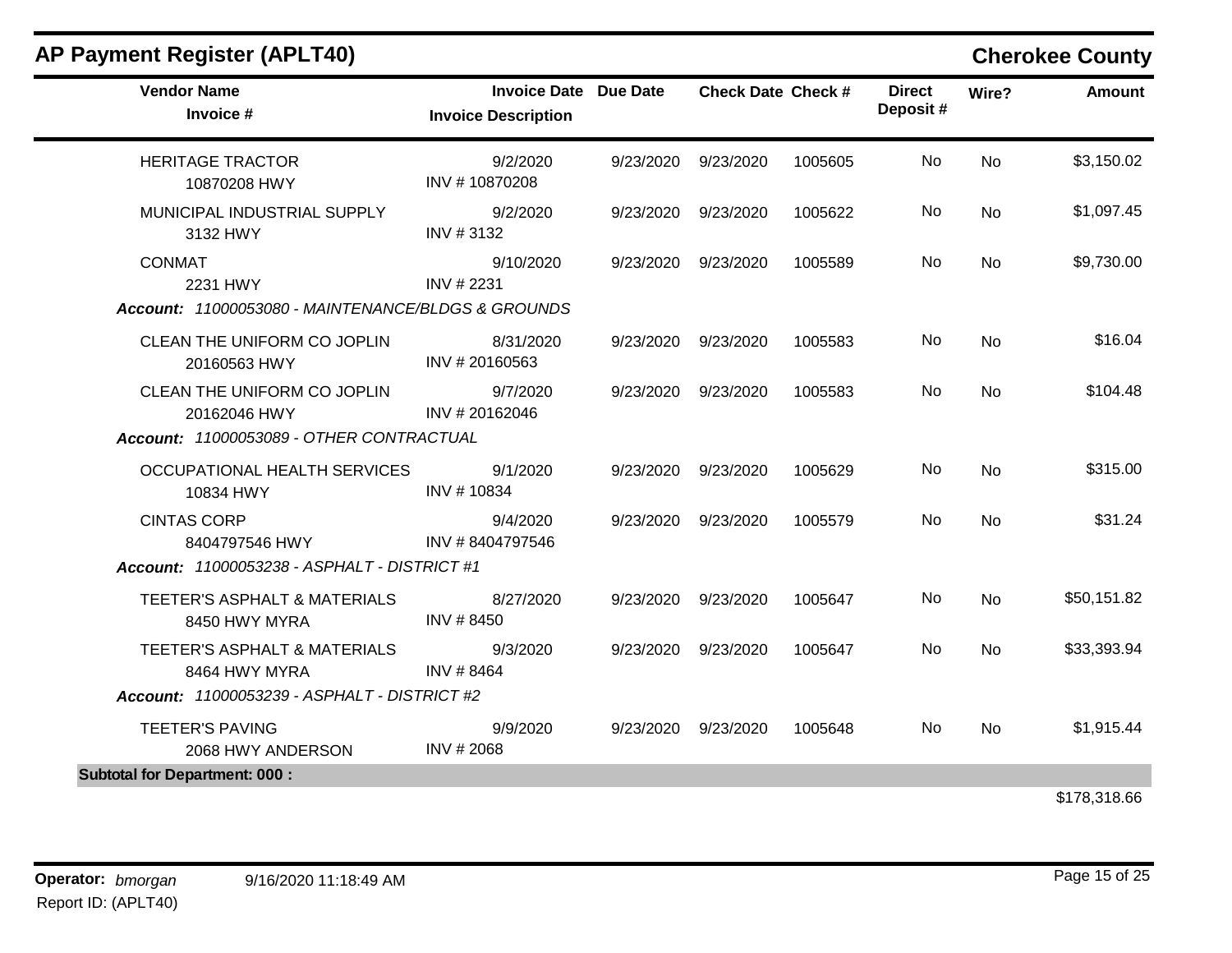|       |                                      | <b>AP Payment Register (APLT40)</b>             |                            |           |                              |                           |         |                           |           | <b>Cherokee County</b> |
|-------|--------------------------------------|-------------------------------------------------|----------------------------|-----------|------------------------------|---------------------------|---------|---------------------------|-----------|------------------------|
|       | <b>Vendor Name</b>                   | Invoice #                                       | <b>Invoice Description</b> |           | <b>Invoice Date Due Date</b> | <b>Check Date Check #</b> |         | <b>Direct</b><br>Deposit# | Wire?     | <b>Amount</b>          |
|       | <b>Subtotal for Fund: 110:</b>       |                                                 |                            |           |                              |                           |         |                           |           |                        |
|       |                                      |                                                 |                            |           |                              |                           |         |                           |           | \$178,318.66           |
| Fund: | 130                                  | <b>NOXIOUS WEED</b>                             |                            |           |                              |                           |         |                           |           |                        |
| Dept: | 000                                  | <b>NON-DEPARTMENTAL</b>                         |                            |           |                              |                           |         |                           |           |                        |
|       |                                      | Account: 13000053021 - PRINTING/OFFICE SUPPLIES |                            |           |                              |                           |         |                           |           |                        |
|       |                                      | <b>COMMERCE BANK</b><br>0923 NOX                | ACCT 0000-6648-3165        | 9/14/2020 | 9/23/2020                    | 9/23/2020                 | 1005586 | No                        | <b>No</b> | \$230.07               |
|       |                                      | Account: 13000053141 - CHEMICALS                |                            |           |                              |                           |         |                           |           |                        |
|       |                                      | NUTRIEN AG SOLUTIONS<br>43420695                | 9/9/2020<br>INV 43420695   |           | 9/23/2020                    | 9/23/2020                 | 1005628 | <b>No</b>                 | <b>No</b> | \$1,962.80             |
|       | <b>Subtotal for Department: 000:</b> |                                                 |                            |           |                              |                           |         |                           |           |                        |
|       |                                      |                                                 |                            |           |                              |                           |         |                           |           | \$2,192.87             |
|       | <b>Subtotal for Fund: 130:</b>       |                                                 |                            |           |                              |                           |         |                           |           |                        |
|       |                                      |                                                 |                            |           |                              |                           |         |                           |           | \$2,192.87             |
| Fund: | 140                                  | <b>HEALTH</b>                                   |                            |           |                              |                           |         |                           |           |                        |
| Dept: | 000                                  | <b>NON-DEPARTMENTAL</b>                         |                            |           |                              |                           |         |                           |           |                        |
|       |                                      | Account: 14000053021 - PRINTING/OFFICE SUPPLIES |                            |           |                              |                           |         |                           |           |                        |
|       |                                      | <b>CHASE CARD SERVICES</b><br>0923              | ACCT 4246311970005747      | 9/14/2020 | 9/23/2020                    | 9/23/2020                 | 1005576 | No                        | <b>No</b> | \$34.00                |
|       |                                      | <b>CHASE CARD SERVICES</b><br>0923              | ACCT 4246311970005747      | 9/14/2020 | 9/23/2020                    | 9/23/2020                 | 1005576 | No                        | <b>No</b> | \$57.24                |
|       |                                      | <b>CHASE CARD SERVICES</b><br>0923              | ACCT 4246311970005747      | 9/14/2020 | 9/23/2020                    | 9/23/2020                 | 1005576 | No                        | No        | \$132.09               |
|       |                                      | QUILL CORPORATION<br>10089674                   | INV 10089674               | 9/14/2020 | 9/23/2020                    | 9/23/2020                 | 1005636 | No                        | <b>No</b> | \$56.77                |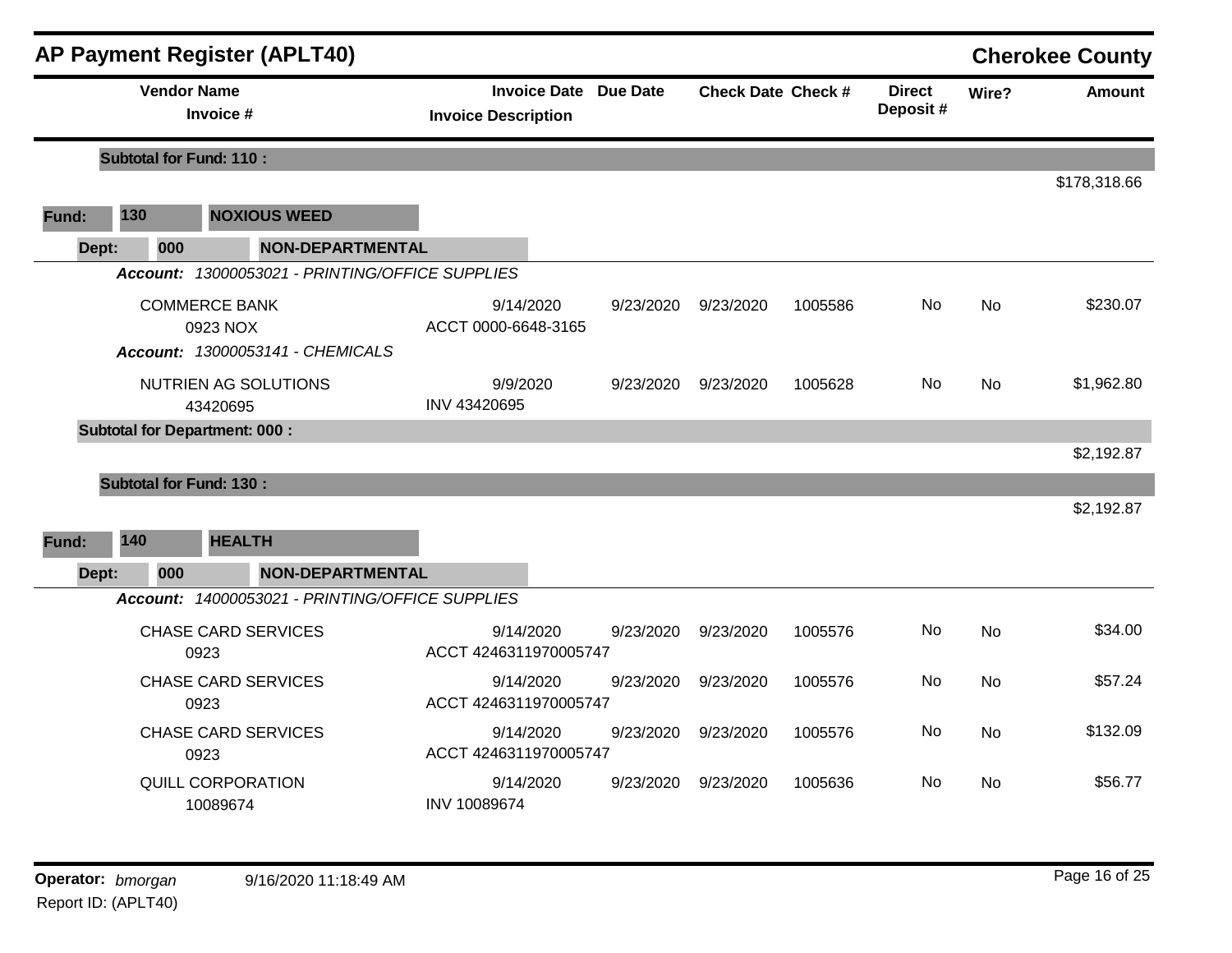| <b>AP Payment Register (APLT40)</b>                                                            |                                                            |           |                           |         |                           |           | <b>Cherokee County</b> |
|------------------------------------------------------------------------------------------------|------------------------------------------------------------|-----------|---------------------------|---------|---------------------------|-----------|------------------------|
| <b>Vendor Name</b><br>Invoice #                                                                | <b>Invoice Date Due Date</b><br><b>Invoice Description</b> |           | <b>Check Date Check #</b> |         | <b>Direct</b><br>Deposit# | Wire?     | <b>Amount</b>          |
| <b>MCCARTY'S</b><br>P8276900                                                                   | 9/14/2020<br><b>INV P8276900</b>                           | 9/23/2020 | 9/23/2020                 | 1005614 | No.                       | <b>No</b> | \$110.97               |
| <b>DIGITAL DOLPHIN SUPPLIES</b><br>145901<br>Account: 14000053072 - GAS, ELECTRIC, WATER/PHONE | 9/14/2020<br><b>INV 145901</b>                             | 9/23/2020 | 9/23/2020                 | 1005594 | No                        | <b>No</b> | \$283.40               |
| <b>CHASE CARD SERVICES</b><br>0923                                                             | 9/14/2020<br>ACCT 4246311970005747                         | 9/23/2020 | 9/23/2020                 | 1005576 | No.                       | No        | \$18.31                |
| <b>CHASE CARD SERVICES</b><br>0923<br><b>Account: 14000053073 - MEETING COSTS</b>              | 9/14/2020<br>ACCT 4246311970005747                         | 9/23/2020 | 9/23/2020                 | 1005576 | No.                       | No        | \$38.87                |
| <b>CHASE CARD SERVICES</b><br>0923<br>Account: 14000053075 - DUES/SUBSCRIPTIONS                | 9/14/2020<br>ACCT 4246311970005747                         | 9/23/2020 | 9/23/2020                 | 1005576 | No.                       | No        | \$65.00                |
| <b>COLUMBUS NEWS REPORT</b><br>839<br>Account: 14000053076 - PROFESSIONAL SERVICES             | 9/14/2020<br><b>CLASSIFIED ADVERTISING</b>                 | 9/23/2020 | 9/23/2020                 | 1005584 | No.                       | <b>No</b> | \$12.50                |
| QUALITY PEST CONTROL INC<br>108303                                                             | 9/14/2020<br><b>INV 108303</b>                             |           | 9/23/2020 9/23/2020       | 1005635 | No.                       | No        | \$50.00                |
| CRAW-KAN TELEPHONE COOPERATIVE INC 9/14/2020<br>0923 HE                                        | ACCT 129793                                                |           | 9/23/2020 9/23/2020       | 1005593 | No.                       | No        | \$21.25                |
| Account: 14000053089 - OTHER CONTRACTUAL                                                       |                                                            |           |                           |         |                           |           |                        |
| <b>CHASE CARD SERVICES</b><br>0923                                                             | 9/14/2020<br>ACCT 4246311970005747                         |           | 9/23/2020 9/23/2020       | 1005576 | No.                       | No        | \$39.00                |
| Account: 14000053182 - CONTRACTS                                                               |                                                            |           |                           |         |                           |           |                        |
| COMMUNITY HEALTH CENTER OF SEK INC<br>4163                                                     | 9/14/2020<br><b>INV 4163</b>                               | 9/23/2020 | 9/23/2020                 | 1005588 | No.                       | <b>No</b> | \$100.00               |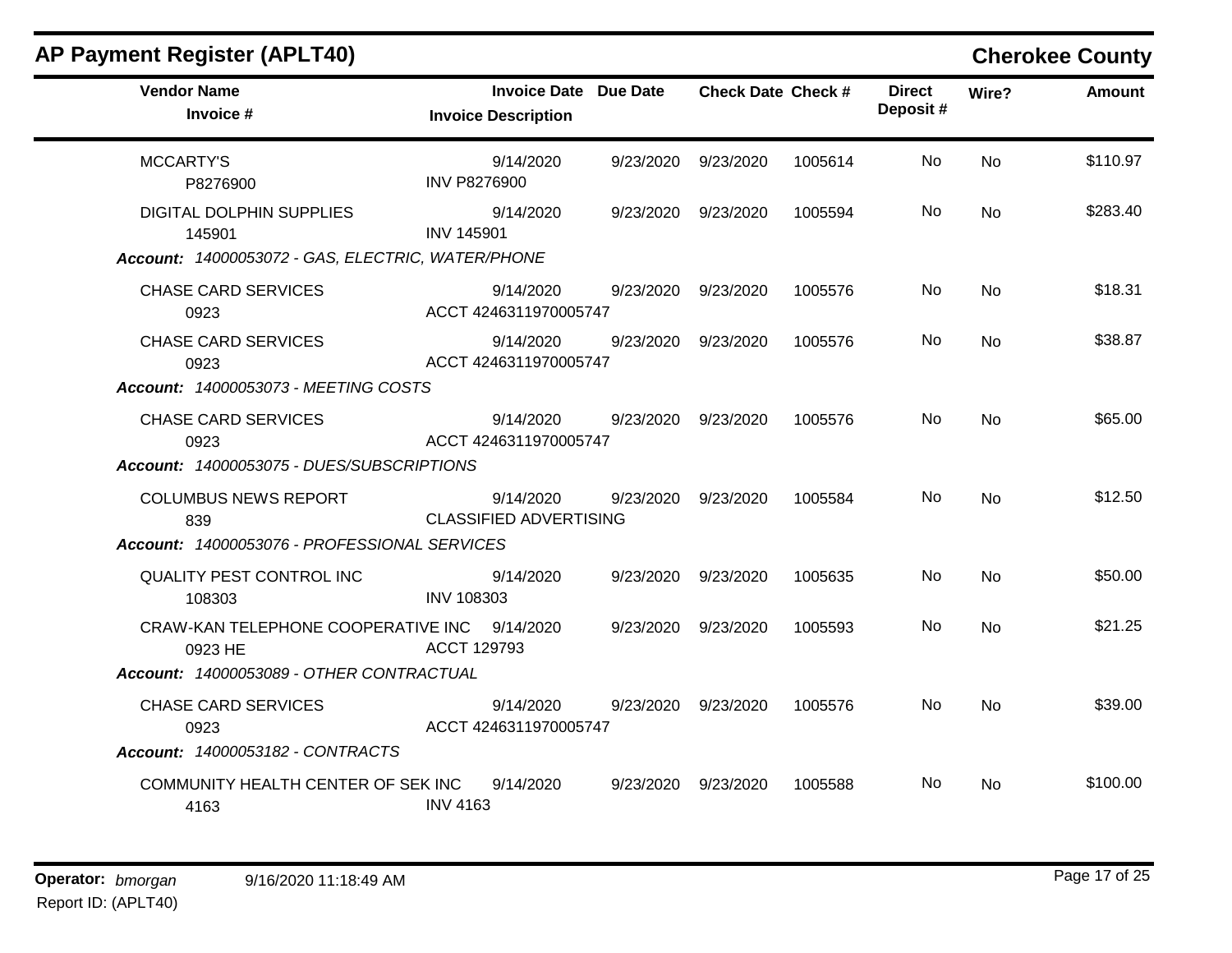| <b>AP Payment Register (APLT40)</b>           |                                                   |                 |                           |         |                           |           | <b>Cherokee County</b> |
|-----------------------------------------------|---------------------------------------------------|-----------------|---------------------------|---------|---------------------------|-----------|------------------------|
| <b>Vendor Name</b><br>Invoice #               | <b>Invoice Date</b><br><b>Invoice Description</b> | <b>Due Date</b> | <b>Check Date Check #</b> |         | <b>Direct</b><br>Deposit# | Wire?     | Amount                 |
| <b>MEDICAL WASTE SERVICES</b><br>W135943      | 9/14/2020<br>INV W135943                          | 9/23/2020       | 9/23/2020                 | 1005615 | <b>No</b>                 | <b>No</b> | \$99.00                |
| <b>Subtotal for Department: 000:</b>          |                                                   |                 |                           |         |                           |           |                        |
| <b>Subtotal for Fund: 140:</b>                |                                                   |                 |                           |         |                           |           | \$1,118.40             |
| 160<br><b>DIRECT ELECTION</b><br>Fund:        |                                                   |                 |                           |         |                           |           | \$1,118.40             |
| 000<br><b>NON-DEPARTMENTAL</b><br>Dept:       |                                                   |                 |                           |         |                           |           |                        |
| Account: 16000053023 - EMPLOYEE FOOD/MEALS    |                                                   |                 |                           |         |                           |           |                        |
| <b>COMMERCE BANK</b><br>0923 ELEC             | 9/14/2020<br>ACCT 0001-2949-8689                  | 9/23/2020       | 9/23/2020                 | 1005586 | No.                       | <b>No</b> | \$76.37                |
| <b>COMMERCE BANK</b><br>0923 ELC              | 9/14/2020<br>ACCT 0000-3163-7671                  | 9/23/2020       | 9/23/2020                 | 1005586 | No.                       | <b>No</b> | \$65.40                |
| Account: 16000053081 - MISC EXPENSE           |                                                   |                 |                           |         |                           |           |                        |
| <b>COMMERCE BANK</b><br>0923 ELC1             | 9/14/2020<br>ACCT 0000-0368-7258                  | 9/23/2020       | 9/23/2020                 | 1005586 | No                        | <b>No</b> | \$14.65                |
| <b>Subtotal for Department: 000:</b>          |                                                   |                 |                           |         |                           |           |                        |
|                                               |                                                   |                 |                           |         |                           |           | \$156.42               |
| <b>Subtotal for Fund: 160:</b>                |                                                   |                 |                           |         |                           |           |                        |
|                                               |                                                   |                 |                           |         |                           |           | \$156.42               |
| 190<br><b>SPECIAL BRIDGE BUILDIN</b><br>Fund: |                                                   |                 |                           |         |                           |           |                        |
| 000<br><b>NON-DEPARTMENTAL</b><br>Dept:       |                                                   |                 |                           |         |                           |           |                        |
| Account: 19000053089 - OTHER CONTRACTUAL      |                                                   |                 |                           |         |                           |           |                        |
| <b>SCHWAB-EATON</b><br>19.147-1 190           | 8/28/2020<br>INV #19.147-1                        | 9/23/2020       | 9/23/2020                 | 1005639 | No.                       | No        | \$4,585.59             |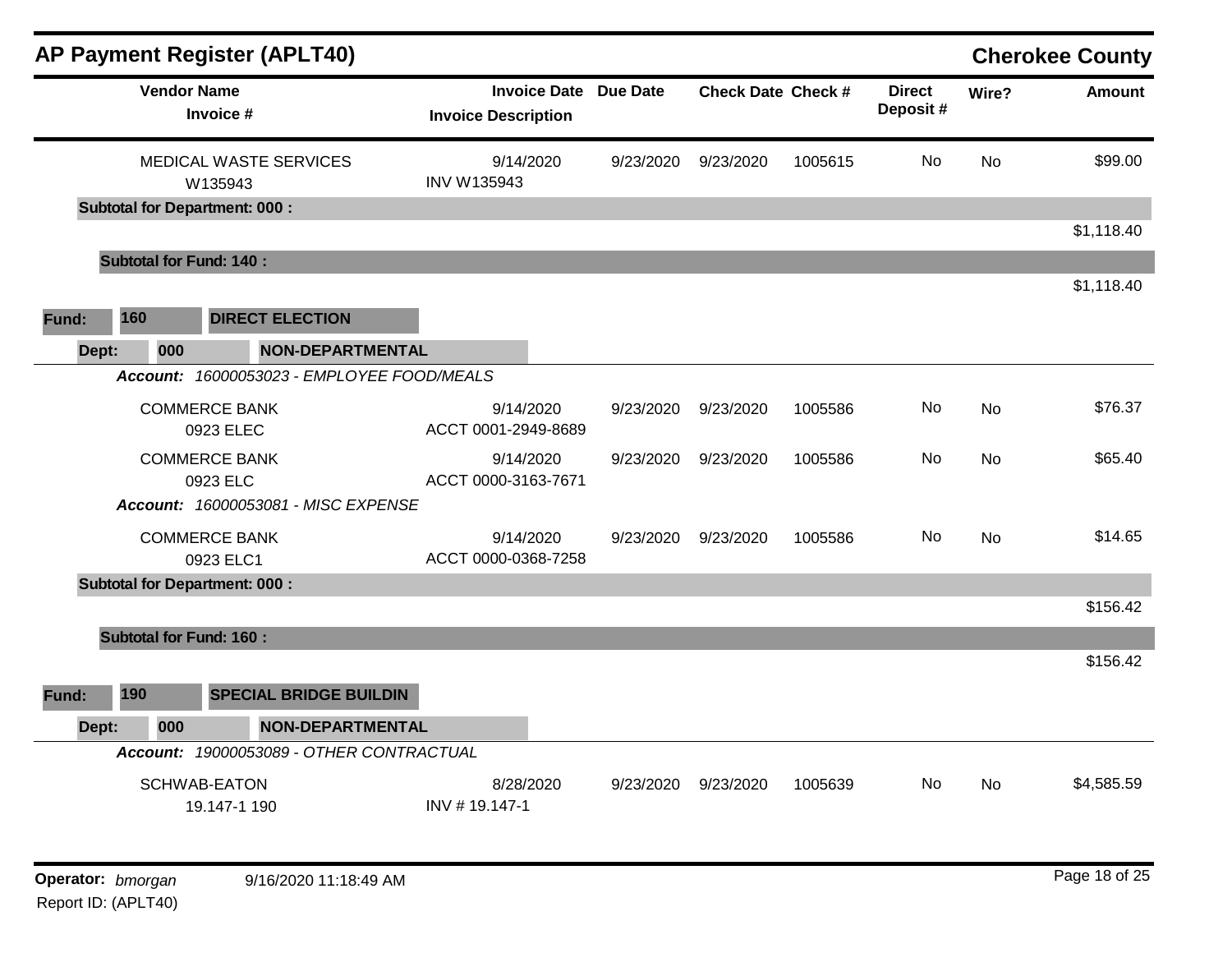| <b>AP Payment Register (APLT40)</b> |                                                                   |                                |                                                 |                                                            |           |                           |         |                           |       | <b>Cherokee County</b> |
|-------------------------------------|-------------------------------------------------------------------|--------------------------------|-------------------------------------------------|------------------------------------------------------------|-----------|---------------------------|---------|---------------------------|-------|------------------------|
|                                     |                                                                   | <b>Vendor Name</b>             | Invoice #                                       | <b>Invoice Date Due Date</b><br><b>Invoice Description</b> |           | <b>Check Date Check #</b> |         | <b>Direct</b><br>Deposit# | Wire? | <b>Amount</b>          |
|                                     |                                                                   |                                | <b>Subtotal for Department: 000:</b>            |                                                            |           |                           |         |                           |       |                        |
|                                     |                                                                   | <b>Subtotal for Fund: 190:</b> |                                                 |                                                            |           |                           |         |                           |       | \$4,585.59             |
|                                     |                                                                   |                                |                                                 |                                                            |           |                           |         |                           |       | \$4,585.59             |
| Fund:                               | 224                                                               |                                | <b>CHEROKEE COUNTY 911</b>                      |                                                            |           |                           |         |                           |       |                        |
| Dept:                               |                                                                   | 000                            | <b>NON-DEPARTMENTAL</b>                         |                                                            |           |                           |         |                           |       |                        |
|                                     |                                                                   |                                | Account: 22400053300 - MISC PAID OUT            |                                                            |           |                           |         |                           |       |                        |
|                                     |                                                                   | 0923 224                       | CRAW-KAN TELEPHONE COOPERATIVE INC              | 9/9/2020<br>INV 1818SZ10901.051                            | 9/23/2020 | 9/23/2020                 | 1005593 | No                        | No    | \$98.00                |
|                                     |                                                                   | AT&T<br>0923                   |                                                 | 9/14/2020<br>ACCT 31614001004978                           | 9/23/2020 | 9/23/2020                 | 1005569 | No                        | No    | \$314.60               |
|                                     |                                                                   |                                | <b>VERIZON WIRELESS</b><br>9856950199 911       | 9/14/2020<br>INV 9856950199                                | 9/23/2020 | 9/23/2020                 | 1005654 | No                        | No    | \$1,040.26             |
|                                     |                                                                   | <b>CENTURYLINK</b><br>0923     |                                                 | 9/9/2020<br>ACCT 313409961                                 | 9/23/2020 | 9/23/2020                 | 1005575 | No                        | No    | \$476.00               |
|                                     |                                                                   |                                | <b>COMMERCE BANK</b><br>0923 SH4                | 9/14/2020<br>ACCT 0000-0198-5001                           | 9/23/2020 | 9/23/2020                 | 1005587 | No                        | No    | \$380.00               |
|                                     |                                                                   |                                | <b>Subtotal for Department: 000:</b>            |                                                            |           |                           |         |                           |       |                        |
|                                     |                                                                   |                                |                                                 |                                                            |           |                           |         |                           |       | \$2,308.86             |
|                                     |                                                                   | <b>Subtotal for Fund: 224:</b> |                                                 |                                                            |           |                           |         |                           |       | \$2,308.86             |
| Fund:                               | 230                                                               |                                | <b>APPRAISER COSTS</b>                          |                                                            |           |                           |         |                           |       |                        |
| Dept:                               |                                                                   | 000                            | <b>NON-DEPARTMENTAL</b>                         |                                                            |           |                           |         |                           |       |                        |
|                                     |                                                                   |                                | Account: 23000053021 - PRINTING/OFFICE SUPPLIES |                                                            |           |                           |         |                           |       |                        |
|                                     |                                                                   | <b>SUMNERONE</b><br>2622677    |                                                 | 9/10/2020<br><b>INV 2622677</b>                            | 9/23/2020 | 9/23/2020                 | 1005646 | No                        | No    | \$91.50                |
|                                     | Operator: bmorgan<br>9/16/2020 11:18:49 AM<br>Report ID: (APLT40) |                                |                                                 |                                                            |           |                           |         |                           |       | Page 19 of 25          |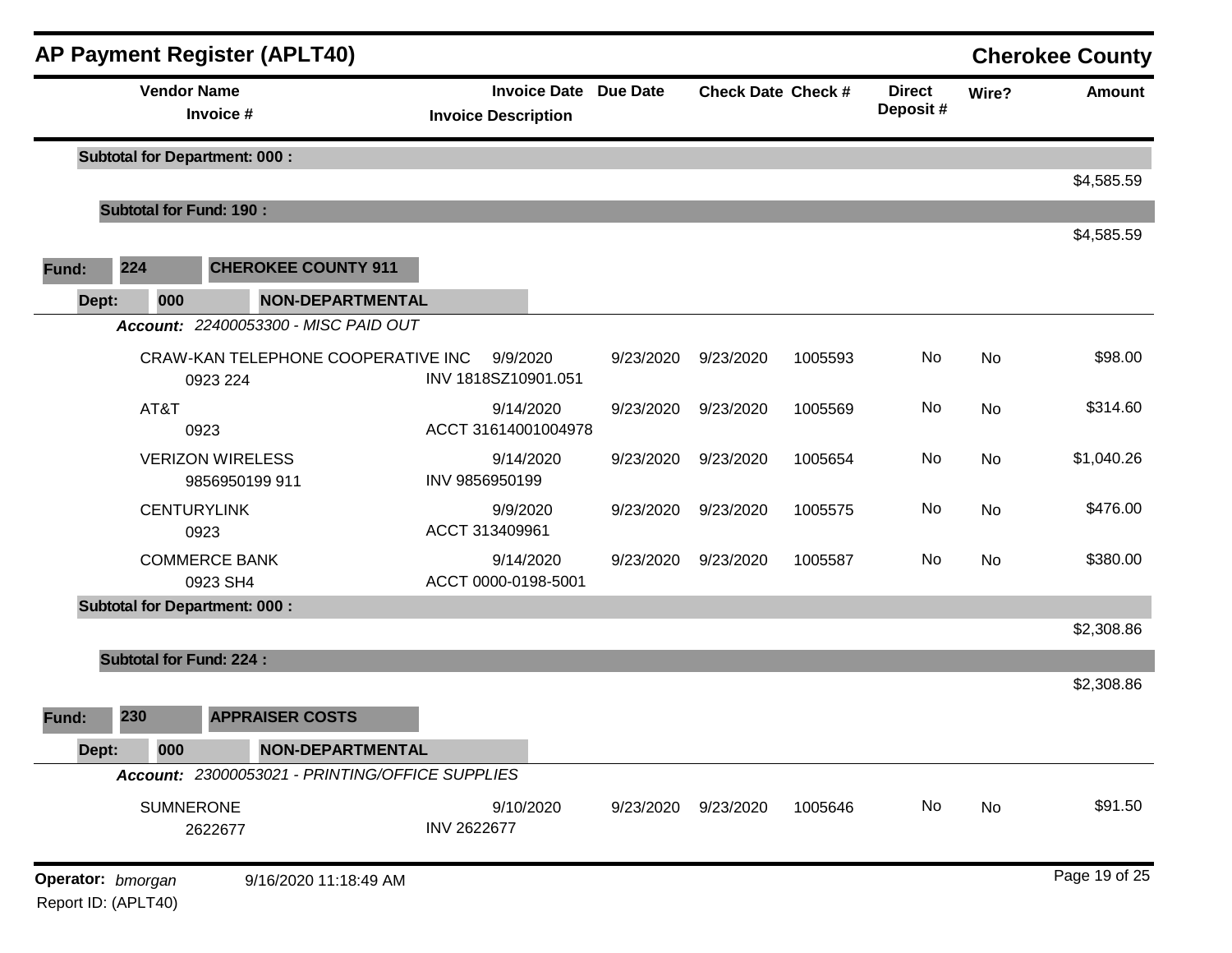| <b>AP Payment Register (APLT40)</b>                                            |                                                            |           |                           |         |                           |           | <b>Cherokee County</b> |
|--------------------------------------------------------------------------------|------------------------------------------------------------|-----------|---------------------------|---------|---------------------------|-----------|------------------------|
| <b>Vendor Name</b><br>Invoice #                                                | <b>Invoice Date Due Date</b><br><b>Invoice Description</b> |           | <b>Check Date Check #</b> |         | <b>Direct</b><br>Deposit# | Wire?     | <b>Amount</b>          |
| <b>COMMERCE BANK</b><br>0923<br>Account: 23000053025 - PARTS/VEHICLE REPAIRS   | 9/14/2020<br>ACCT 0001-1617-9771                           | 9/23/2020 | 9/23/2020                 | 1005586 | No                        | <b>No</b> | \$8.70                 |
| NATALINIS AUTOMOTIVE<br>747476<br>Account: 23000053076 - PROFESSIONAL SERVICES | 9/10/2020<br><b>INV 747476</b>                             | 9/23/2020 | 9/23/2020                 | 1005623 | No                        | No        | \$17.99                |
| <b>RODNEY SANDERS</b><br>20200805                                              | 9/10/2020<br>INV 2020-08-05                                | 9/23/2020 | 9/23/2020                 | 1005638 | No.                       | <b>No</b> | \$1,308.75             |
| <b>Subtotal for Department: 000:</b>                                           |                                                            |           |                           |         |                           |           |                        |
|                                                                                |                                                            |           |                           |         |                           |           | \$1,426.94             |
| <b>Subtotal for Fund: 230:</b>                                                 |                                                            |           |                           |         |                           |           | \$1,426.94             |
| 265<br><b>PAYROLL WITHOLDING FU</b><br>Fund:<br>000<br>Dept:                   | <b>NON-DEPARTMENTAL</b>                                    |           |                           |         |                           |           |                        |
| Account: 26500021600 - INSURANCE LIABILITY                                     |                                                            |           |                           |         |                           |           |                        |
| <b>MERITAIN HEALTH</b><br>PR-99202011910                                       | 9/9/2020<br>Automatic Invoice From Payroll                 | 9/9/2020  | 9/23/2020                 | 1005619 | No                        | No        | \$144.55               |
| <b>MERITAIN HEALTH</b><br>PR-99202011910                                       | 9/9/2020<br>Automatic Invoice From Payroll                 | 9/9/2020  | 9/23/2020                 | 1005619 | No                        | <b>No</b> | \$1,167.84             |
| <b>MERITAIN HEALTH</b><br>PR-99202011910                                       | 9/9/2020<br>Automatic Invoice From Payroll                 | 9/9/2020  | 9/23/2020                 | 1005619 | No.                       | No        | \$1,815.04             |
| <b>MERITAIN HEALTH</b><br>PR-99202011910                                       | 9/9/2020<br>Automatic Invoice From Payroll                 | 9/9/2020  | 9/23/2020                 | 1005619 | No                        | No        | \$2,744.99             |
| <b>MERITAIN HEALTH</b><br>PR-99202011910                                       | 9/9/2020<br>Automatic Invoice From Payroll                 | 9/9/2020  | 9/23/2020                 | 1005619 | No                        | No        | \$3,340.96             |
| <b>MERITAIN HEALTH</b><br>PR-99202011910                                       | 9/9/2020<br>Automatic Invoice From Payroll                 | 9/9/2020  | 9/23/2020                 | 1005619 | No.                       | No        | \$151.13               |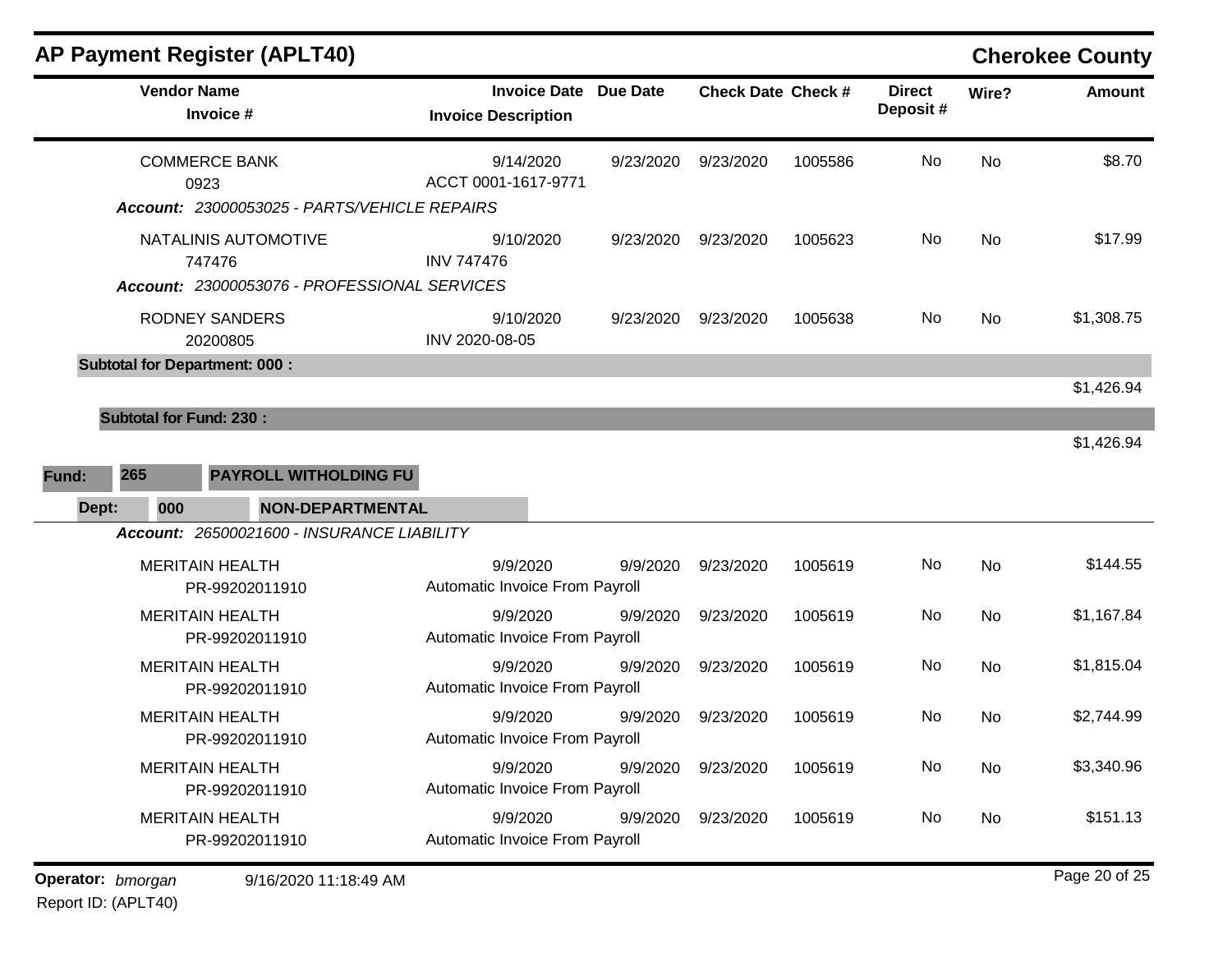| <b>Vendor Name</b>                   | Invoice #                                   | <b>Invoice Description</b>                 | <b>Invoice Date Due Date</b> | <b>Check Date Check #</b> |         | <b>Direct</b><br>Deposit# | Wire?     | <b>Amount</b> |
|--------------------------------------|---------------------------------------------|--------------------------------------------|------------------------------|---------------------------|---------|---------------------------|-----------|---------------|
|                                      | <b>MERITAIN HEALTH</b><br>PR-99202011910    | 9/9/2020<br>Automatic Invoice From Payroll | 9/9/2020                     | 9/23/2020                 | 1005619 | <b>No</b>                 | <b>No</b> | \$47.12       |
|                                      | <b>MERITAIN HEALTH</b><br>PR-99202011910    | 9/9/2020<br>Automatic Invoice From Payroll | 9/9/2020                     | 9/23/2020                 | 1005619 | No                        | <b>No</b> | \$24.28       |
|                                      | <b>MERITAIN HEALTH</b><br>PR-99202011910    | 9/9/2020<br>Automatic Invoice From Payroll | 9/9/2020                     | 9/23/2020                 | 1005619 | No                        | <b>No</b> | \$17.60       |
|                                      | <b>MERITAIN HEALTH</b><br>PR-99202011910    | 9/9/2020<br>Automatic Invoice From Payroll | 9/9/2020                     | 9/23/2020                 | 1005619 | No                        | No        | \$28.78       |
|                                      | <b>MERITAIN HEALTH</b><br>PR-99202011910    | 9/9/2020<br>Automatic Invoice From Payroll | 9/9/2020                     | 9/23/2020                 | 1005619 | No                        | <b>No</b> | \$58.36       |
| <b>Subtotal for Department: 000:</b> |                                             |                                            |                              |                           |         |                           |           |               |
|                                      |                                             |                                            |                              |                           |         |                           |           | \$9,540.65    |
| <b>Subtotal for Fund: 265:</b>       |                                             |                                            |                              |                           |         |                           |           |               |
|                                      |                                             |                                            |                              |                           |         |                           |           | \$9,540.65    |
| 300<br>Fund:                         | <b>SERVICE FOR ELDERLY</b>                  |                                            |                              |                           |         |                           |           |               |
| 000<br>Dept:                         | <b>NON-DEPARTMENTAL</b>                     |                                            |                              |                           |         |                           |           |               |
|                                      | Account: 30000053072 - GAS, ELECTRIC, WATER |                                            |                              |                           |         |                           |           |               |
|                                      | <b>CITY OF GALENA</b><br>0923               | 9/9/2020<br>ACCT 10006000                  | 9/23/2020                    | 9/23/2020                 | 1005581 | No                        | <b>No</b> | \$114.07      |
|                                      | Account: 30000053074 - TELEPHONE BILLS      |                                            |                              |                           |         |                           |           |               |
| <b>CENTURYLINK</b>                   | 0923 EL                                     | 9/9/2020<br>ACCT 313571296                 | 9/23/2020                    | 9/23/2020                 | 1005575 | No                        | <b>No</b> | \$78.02       |
| <b>CENTURYLINK</b>                   | 0923 EL1                                    | 9/9/2020<br>ACCT 313355170                 | 9/23/2020                    | 9/23/2020                 | 1005575 | No                        | No        | \$88.10       |
| <b>Subtotal for Department: 000:</b> |                                             |                                            |                              |                           |         |                           |           |               |
|                                      |                                             |                                            |                              |                           |         |                           |           | \$280.19      |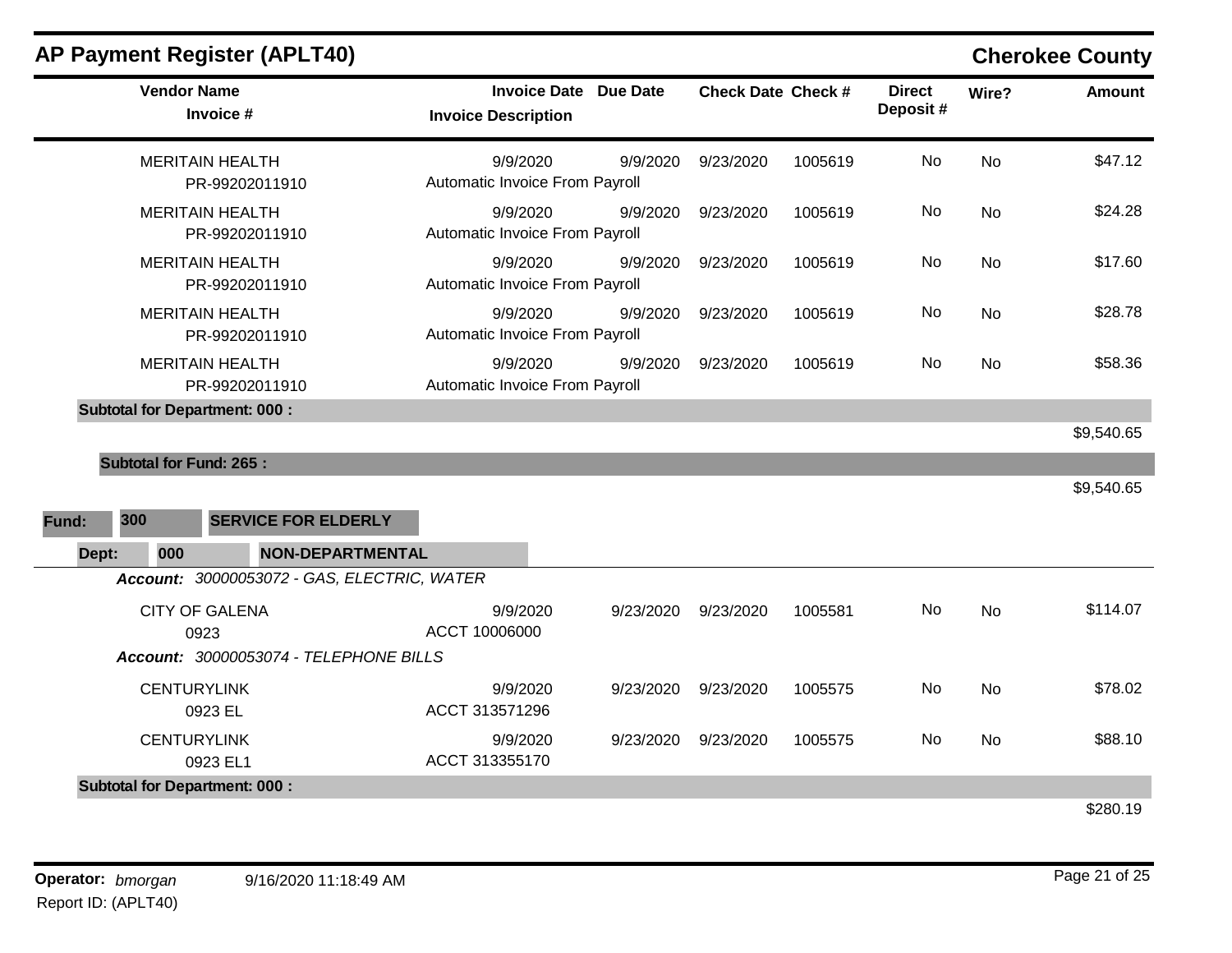|       |                                | <b>AP Payment Register (APLT40)</b>                      |                                                            |           |                           |         |                           |       | <b>Cherokee County</b> |
|-------|--------------------------------|----------------------------------------------------------|------------------------------------------------------------|-----------|---------------------------|---------|---------------------------|-------|------------------------|
|       | <b>Vendor Name</b>             | Invoice #                                                | <b>Invoice Date Due Date</b><br><b>Invoice Description</b> |           | <b>Check Date Check #</b> |         | <b>Direct</b><br>Deposit# | Wire? | <b>Amount</b>          |
|       | <b>Subtotal for Fund: 300:</b> |                                                          |                                                            |           |                           |         |                           |       |                        |
| Fund: | 304                            | <b>SPIDER PROGRAM</b>                                    |                                                            |           |                           |         |                           |       | \$280.19               |
| Dept: | 000                            | <b>NON-DEPARTMENTAL</b>                                  |                                                            |           |                           |         |                           |       |                        |
|       |                                | Account: 30400053300 - MISC PAID OUT                     |                                                            |           |                           |         |                           |       |                        |
|       |                                | BROOKS-JEFFREY MARKETING, INC<br>194371                  | 9/14/2020<br><b>INV 194371</b>                             | 9/23/2020 | 9/23/2020                 | 1005573 | No                        | No    | \$208.23               |
|       |                                | BROOKS-JEFFREY MARKETING, INC<br>194372                  | 9/14/2020<br><b>INV 194372</b>                             | 9/23/2020 | 9/23/2020                 | 1005573 | No                        | No    | \$170.00               |
|       |                                | <b>Subtotal for Department: 000:</b>                     |                                                            |           |                           |         |                           |       |                        |
|       |                                |                                                          |                                                            |           |                           |         |                           |       | \$378.23               |
|       | <b>Subtotal for Fund: 304:</b> |                                                          |                                                            |           |                           |         |                           |       |                        |
|       |                                |                                                          |                                                            |           |                           |         |                           |       | \$378.23               |
| Fund: | 330                            | <b>SEWER DISTRICT#1 OPER</b>                             |                                                            |           |                           |         |                           |       |                        |
| Dept: | 000                            | <b>NON-DEPARTMENTAL</b>                                  |                                                            |           |                           |         |                           |       |                        |
|       |                                | Account: 33000053072 - GAS, ELECTRIC, WATER              |                                                            |           |                           |         |                           |       |                        |
|       |                                | EMPIRE DISTRICT ELECTRIC COMPANY<br>547731-85-1 SEWER 18 | 8/27/2020<br>ACCT #547731-85-1                             | 9/23/2020 | 9/23/2020                 | 1005595 | No                        | No    | \$681.23               |
|       |                                | EMPIRE DISTRICT ELECTRIC COMPANY<br>369339-68-4 SEWER 12 | 8/31/2020<br>INV #369339-68-4                              | 9/23/2020 | 9/23/2020                 | 1005595 | No                        | No    | \$60.06                |
|       |                                | EMPIRE DISTRICT ELECTRIC COMPANY<br>866807-56-3 SEWER 4  | 8/31/2020<br>INV #866807-56-3                              | 9/23/2020 | 9/23/2020                 | 1005595 | No.                       | No    | \$70.08                |
|       |                                | <b>Subtotal for Department: 000:</b>                     |                                                            |           |                           |         |                           |       |                        |
|       |                                |                                                          |                                                            |           |                           |         |                           |       | \$811.37               |
|       | <b>Subtotal for Fund: 330:</b> |                                                          |                                                            |           |                           |         |                           |       |                        |
|       |                                |                                                          |                                                            |           |                           |         |                           |       | \$811.37               |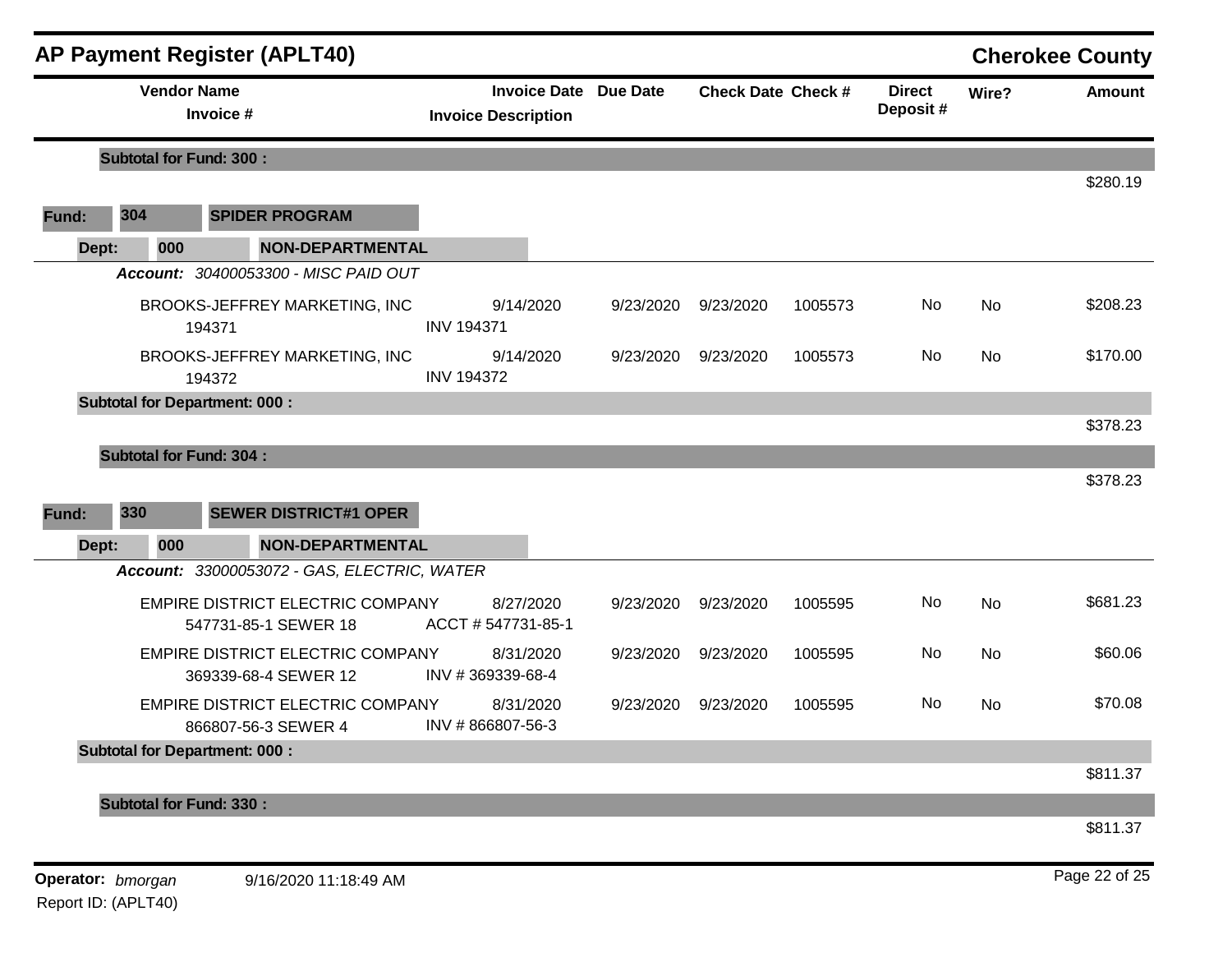|                   |     |                    | <b>AP Payment Register (APLT40)</b>      |                                                            |           |                           |         |                           |           | <b>Cherokee County</b> |
|-------------------|-----|--------------------|------------------------------------------|------------------------------------------------------------|-----------|---------------------------|---------|---------------------------|-----------|------------------------|
|                   |     | <b>Vendor Name</b> | Invoice #                                | <b>Invoice Date Due Date</b><br><b>Invoice Description</b> |           | <b>Check Date Check #</b> |         | <b>Direct</b><br>Deposit# | Wire?     | <b>Amount</b>          |
| Fund:             | 413 |                    | <b>ATTORNEY APPLICATION</b>              |                                                            |           |                           |         |                           |           |                        |
| Dept:             |     | 000                | <b>NON-DEPARTMENTAL</b>                  |                                                            |           |                           |         |                           |           |                        |
|                   |     |                    | Account: 41300053089 - OTHER CONTRACTUAL |                                                            |           |                           |         |                           |           |                        |
|                   |     |                    | <b>COMMERCE BANK</b><br>0923 AT          | 9/14/2020<br>ACCT 0000-0198-5126                           | 9/23/2020 | 9/23/2020                 | 1005586 | No                        | No        | \$233.97               |
|                   |     |                    | <b>Subtotal for Department: 000:</b>     |                                                            |           |                           |         |                           |           |                        |
|                   |     |                    |                                          |                                                            |           |                           |         |                           |           | \$233.97               |
|                   |     |                    | <b>Subtotal for Fund: 413:</b>           |                                                            |           |                           |         |                           |           |                        |
|                   |     |                    |                                          |                                                            |           |                           |         |                           |           | \$233.97               |
| Fund:             | 440 |                    | <b>SPECIAL ALCOHOL PROG</b>              |                                                            |           |                           |         |                           |           |                        |
| Dept:             |     | 000                | <b>NON-DEPARTMENTAL</b>                  |                                                            |           |                           |         |                           |           |                        |
|                   |     |                    | Account: 44000053300 - MISC PAID OUT     |                                                            |           |                           |         |                           |           |                        |
|                   |     |                    | SPRING RIVER MH & WELLNESS<br>0923       | 9/14/2020<br>ALCOHOL DISTRIBUTION                          | 9/23/2020 | 9/23/2020                 | 1005643 | No                        | <b>No</b> | \$1,678.58             |
|                   |     |                    | <b>Subtotal for Department: 000:</b>     |                                                            |           |                           |         |                           |           |                        |
|                   |     |                    |                                          |                                                            |           |                           |         |                           |           | \$1,678.58             |
|                   |     |                    | <b>Subtotal for Fund: 440:</b>           |                                                            |           |                           |         |                           |           |                        |
|                   |     |                    |                                          |                                                            |           |                           |         |                           |           | \$1,678.58             |
| Fund:             | 460 |                    | <b>VIN</b>                               |                                                            |           |                           |         |                           |           |                        |
| Dept:             |     | 000                | <b>NON-DEPARTMENTAL</b>                  |                                                            |           |                           |         |                           |           |                        |
|                   |     |                    | Account: 46000053300 - MISC PAID OUT     |                                                            |           |                           |         |                           |           |                        |
|                   |     |                    | <b>COMMERCE BANK</b><br>0923 SH4         | 9/14/2020<br>ACCT 0000-0198-5001                           | 9/23/2020 | 9/23/2020                 | 1005587 | No                        | No        | \$600.00               |
|                   |     |                    | <b>AMERICAN BANK</b><br>0923             | 9/14/2020<br><b>LEASE PAYMENT</b>                          |           | 9/23/2020 9/23/2020       | 1005567 | No                        | No        | \$4,018.17             |
| Operator: bmorgan |     |                    | 9/16/2020 11:18:49 AM                    |                                                            |           |                           |         |                           |           | Page 23 of 25          |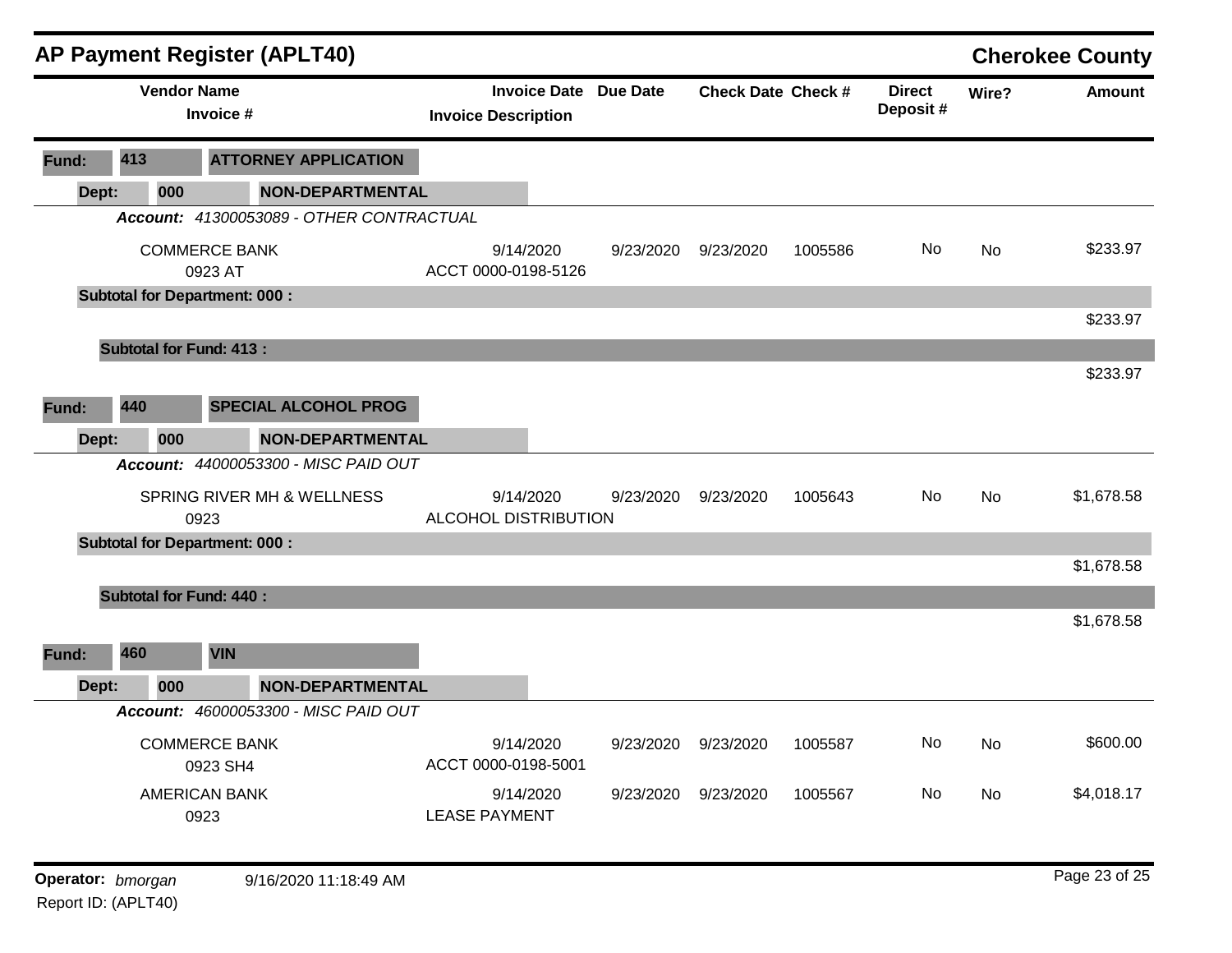|       |       |                    | <b>AP Payment Register (APLT40)</b>  |                            |                              |                           |         |                                   |       | <b>Cherokee County</b> |
|-------|-------|--------------------|--------------------------------------|----------------------------|------------------------------|---------------------------|---------|-----------------------------------|-------|------------------------|
|       |       | <b>Vendor Name</b> | Invoice #                            | <b>Invoice Description</b> | <b>Invoice Date Due Date</b> | <b>Check Date Check #</b> |         | <b>Direct</b><br>Deposit#         | Wire? | <b>Amount</b>          |
|       |       |                    | <b>Subtotal for Department: 000:</b> |                            |                              |                           |         |                                   |       |                        |
|       |       |                    |                                      |                            |                              |                           |         |                                   |       | \$4,618.17             |
|       |       |                    | <b>Subtotal for Fund: 460:</b>       |                            |                              |                           |         |                                   |       |                        |
|       |       |                    |                                      |                            |                              |                           |         |                                   |       | \$4,618.17             |
| Fund: | 490   |                    | <b>SPECIAL LAW ENFORCEM</b>          |                            |                              |                           |         |                                   |       |                        |
|       | Dept: | 000                | <b>NON-DEPARTMENTAL</b>              |                            |                              |                           |         |                                   |       |                        |
|       |       | Account:           | 49000053300 - MISC PAID OUT          |                            |                              |                           |         |                                   |       |                        |
|       |       |                    | <b>COMMERCE BANK</b>                 | 9/14/2020                  | 9/23/2020                    | 9/23/2020                 | 1005586 | No                                | No    | \$35.32                |
|       |       |                    | 0923 SH                              | ACCT 0000-0198-5019        |                              |                           |         |                                   |       |                        |
|       |       |                    | <b>Subtotal for Department: 000:</b> |                            |                              |                           |         |                                   |       |                        |
|       |       |                    |                                      |                            |                              |                           |         |                                   |       | \$35.32                |
|       |       |                    | <b>Subtotal for Fund: 490:</b>       |                            |                              |                           |         |                                   |       |                        |
|       |       |                    |                                      |                            |                              |                           |         |                                   |       | \$35.32                |
|       |       |                    |                                      |                            |                              |                           |         | Total for Bank 1 Account 1120298: |       | \$293,069.52           |
|       |       |                    |                                      |                            |                              |                           |         | ***** Total Invoices Paid:        |       | \$293,069.52           |